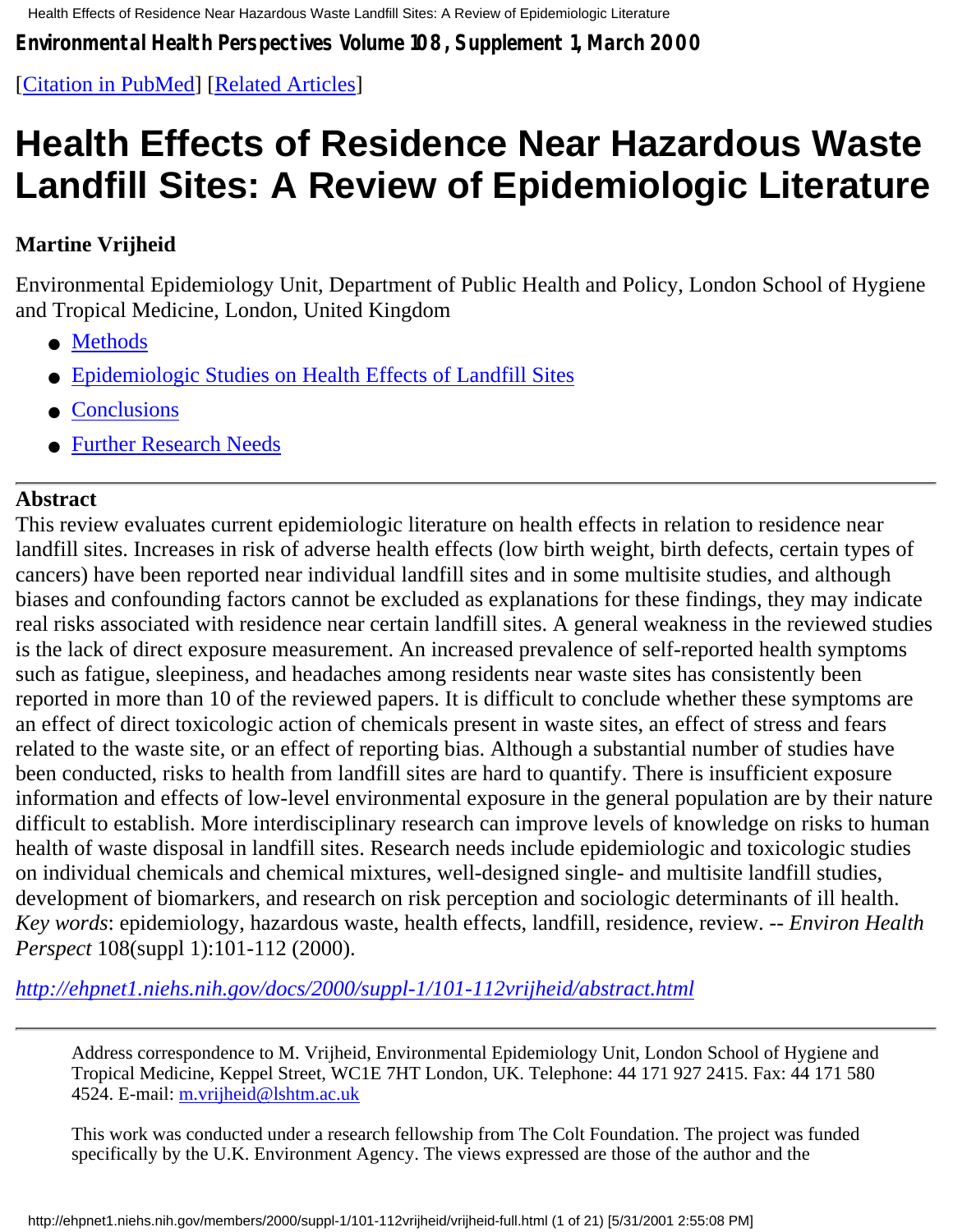Environment Agency accepts no liability for any loss or damage arising from the interpretation or use of the information or reliance on views contained herein. The author is grateful to H. Dolk and B. Armstrong for their comments on several drafts of this review.

Received 24 November 1998; accepted 7 June 1999.

The disposal of wastes in landfill sites has increasingly caused concern about possible adverse health effects for populations living nearby, particularly in relation to those sites where hazardous waste is dumped. Studies on the health effects of landfill sites have been carried out mainly in North America and existing reviews focus entirely on this literature (*1,2*). Recent publications of large studies both in and outside North America warrant an update of evidence presented in previous reviews. Up-to-date knowledge about epidemiologic evidence for potential human health effects of landfill sites is important for those deciding on regulation of sites, their siting and remediation, and for those whose task it is to respond to concerns from the public in a satisfactory way.

We intend to present a critical discussion of all major epidemiologic studies published since 1980 on health effects related to residence near landfill sites in North America, Europe, and elsewhere. Special attention is paid to recent studies and studies outside the United States that have not been included in previous reviews.

# <span id="page-1-0"></span>**Methods**

Throughout this review the term landfill is used for any controlled or uncontrolled disposal of waste to land. Relevant papers were found through computerized literature searches on MEDLINE (MEDLINE Database, National Library of Medicine, Bethesda, MD) (*www.biomednet.com*) and BIDS Databases, Joint Information Systems Committee, University of Bath, Bath, UK (*www.bids.ac.uk*) from 1980 through to 1998 using keywords "landfill" and "hazardous waste site." In addition, articles were traced through references listed in previous reviews. All papers found in this manner that studied health effects in residents near waste landfill sites and that were published in journals available through the British Library and libraries of the University of London were included in this review. A few papers referred to in previous reviews could not be traced because they were published in local journals in the United States. Published reports of recent studies that have not yet appeared in peer-reviewed journals have been included in the review. A few abstracts of European studies have been included, although full research papers of these studies have not been published because they reflect growing concerns about landfill in Europe. A total of 50 papers, reports, and abstracts are reviewed in this article. Investigations of the health risks to those employed in the handling, transport, clean-up, or maintenance of substances at landfill sites are very scarce and have not been included in this review. Many chemicals or groups of chemicals potentially present in landfill sites, including organic solvents, polychlorinated biphenyls (PCBs), and heavy metals, have shown adverse effects on human health or in animal experiments. A discussion of findings from either epidemiologic or toxicologic research on health effects related to specific chemicals is beyond the scope of this review.

# <span id="page-1-1"></span>**Epidemiologic Studies on Health Effects of Landfill Sites**

The majority of studies evaluating possible health effects in human populations living near landfill sites investigate communities near one specific waste disposal site (single-site studies), frequently in response to concerns from the public about reported contamination from the site or reported clusters of disease. A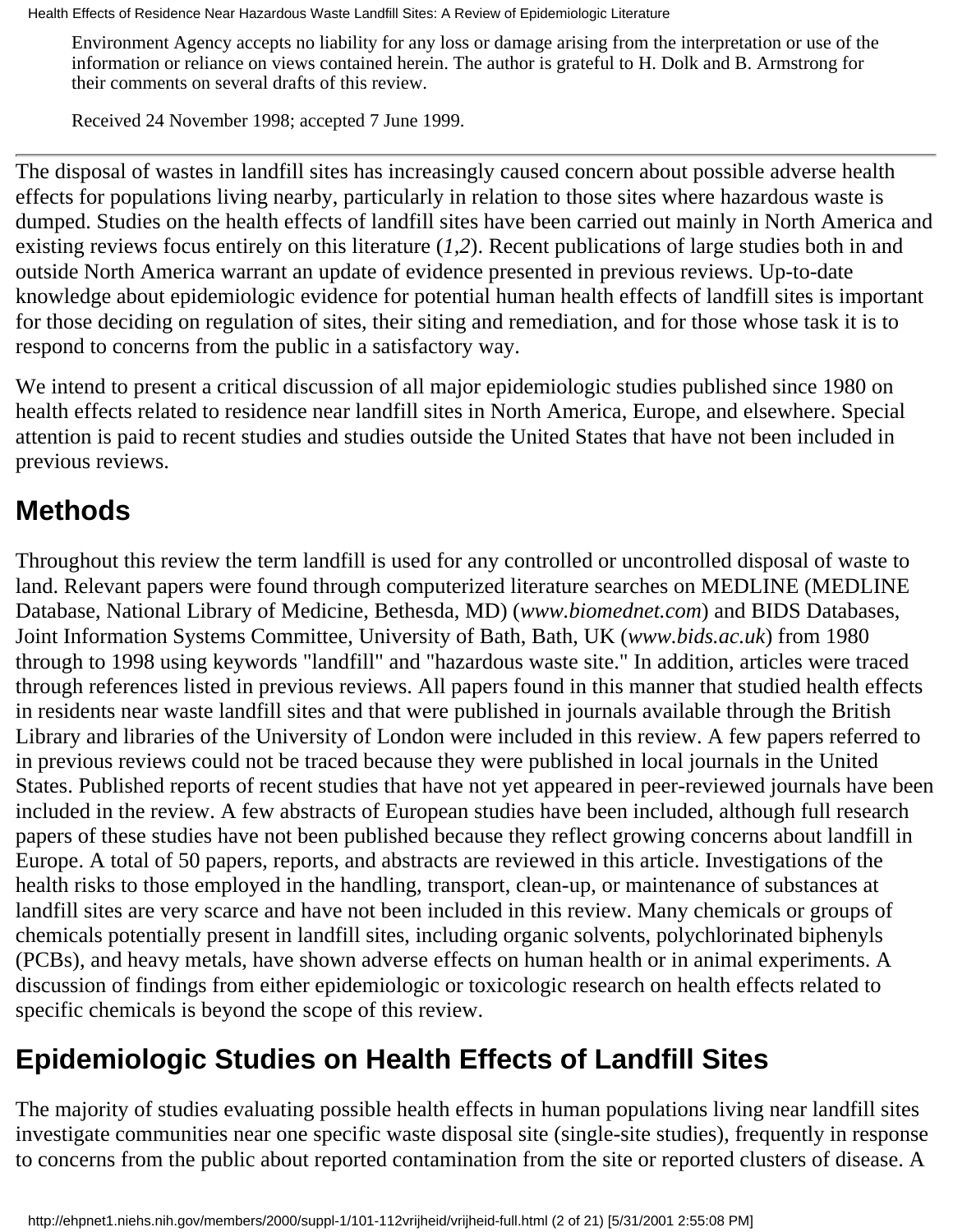small number of studies have addressed the risks of living near waste sites, independent of whether the sites caused concern, by a priori specifying a number of sites for study. These will be referred to as multisite studies. Single- and multisite studies have different methodologic problems and are therefore discussed separately in this paper. Most individual studies are discussed in detail in this article. Where appropriate due to common methodologic issues (e.g., in studies of self-reported health outcomes and clusters of disease) or due to a common landfill site of concern (e.g., in the Love Canal studies and Santa Clara County studies), less emphasis was put on individual studies and more on common issues. Studies included in the review are summarized in Table 1 (single-site studies) and Table 2 (multisite studies). Discussion of individual single- and multisite studies is preceded by a discussion of issues common to the interpretation of all landfill studies.

[Table 1](http://ehpnet1.niehs.nih.gov/members/2000/suppl-1/101-112vrijheid/vrijheidtab.pdf) is in a 96K pdf file. For further information on viewing pdf files, please go [here.](http://ehis.niehs.nih.gov/docs/admin/viewers.html#pdf)

#### **Issues Common to the Interpretation of Landfill Studies**

A general problem in epidemiologic studies of landfill sites, whether studying single or multiple sites, is that there is insufficient information regarding potential human exposures from landfill sites. Although landfill sites are numerous and widespread, very few have been evaluated with respect to both the types of chemicals they contain and the extent to which they may be releasing chemicals. Most such work has been conducted in the United States under the Superfund program (*3*). In other countries, information is largely lacking. Moreover, although chemicals have been found to migrate off site at a number of sites that have been thoroughly investigated (*2*), we know very little about the extent to which residents living near a site are exposed to these chemicals. A few studies that have attempted to measure certain chemicals in blood and urine of populations near waste sites have generally not found increased levels of volatile organic compounds (VOCs) (*4*), mercury (*5*), or PCBs (*6*). Because knowledge of whether and to what extent substances from waste sites reach the human population is still largely lacking, and because resources are rarely available to carry out extensive exposure measurements or modeling, epidemiologic studies have based the assessment of exposure to landfills mainly on surrogate measures such as residence in an area close to a waste site or distance of residence from a waste site. The use of such surrogate, indirect exposure measurements can lead to misclassification of exposure which, if not different for diseased and nondiseased persons, will decrease the sensitivity of the study to find a true effect.

In addition to being hampered by insufficient exposure data, the study of landfill exposures is complicated by the fact that if residential populations are exposed to chemicals from landfill sites, it will generally be to low doses of mixtures of chemicals over long periods of time. Associations with such low-level environmental exposures in the general population are by their nature hard to establish. Low-dose exposures are generally expected to generate small increases in relative risk that will be difficult to distinguish from noise effects introduced by confounding factors and biases.

In most of the landfill studies reviewed in this article, residents near waste sites are studied without knowledge of the exact route(s) of exposure to chemicals from the site. Migration of hazardous substances into groundwater is often an important environmental concern in relation to landfill sites, which may represent a public health problem, especially when a site is located near aquifers supplying public drinking water. However, in many situations the drinking water supply of residents near waste sites does not originate from the local area. For people living in the vicinity of these sites, other routes of exposure may be of more concern. Landfill sites may be a source of airborne chemical contamination via the off-site migration of gases and via particles and chemicals adhered to dust, especially during the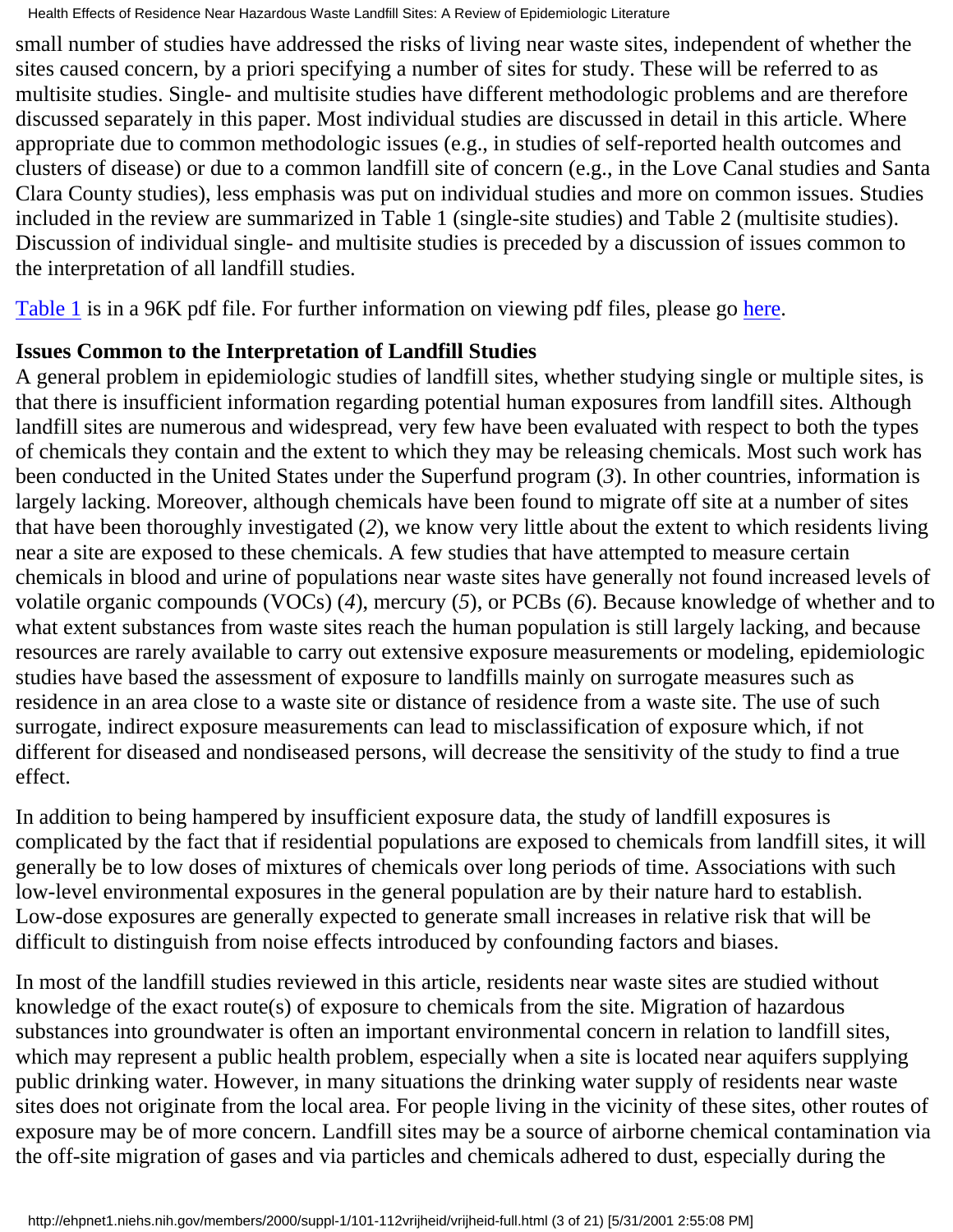period of active operation of the site. Very little is known about the likelihood of air exposure from landfill sites through landfill gases or dust. At some of the sites described below, low levels of volatile organic chemicals have been detected in indoor air of homes near landfill sites (*7*-*13*), in outdoor air in areas surrounding sites (*14*-*20*) or in on-site landfill gas (*21*). Other possible routes of exposure include contamination of soil, ground, and surface water, which may lead to direct contact or pollution of indoor air in the case of evaporation of VOCs into basements of nearby houses. Contamination via the food chain may sometimes be of concern for nearby residents in the case of consumption of home-grown vegetables. Drinking water is a possible route of exposure only if water for domestic use is locally extracted. If this is the case, other domestic water uses (bathing, washing) may also lead to exposure via inhalation of evaporated VOCs and/or direct contact (*13*).

Some issues related to specific health outcomes should be noted in both single- and multisite studies. A general problem in studies of cancer incidence is the long latency period between exposure and clinical manifestation of the cancer. Studies may not always allow for a long enough latency period, which reduces their power to pick up long-term effects. Moreover, because of the long latency period, a considerable number of people may have migrated into or out of the exposed areas between time of exposure and time of diagnosis, which will lead to misclassification of exposures. Studies of chromosome changes (chromosome aberrations and sister chromatid exchanges) are undertaken with the assumption that such changes are related to the mechanisms underlying cancer and possibly birth defects. Chromosomal changes are studied as biomarkers of early response or effect of exposure to mutagenic and carcinogenic chemicals. Sorsa et al. (*22*) point out that theoretically it is reasonable to assume that chromosome damage is directly related to cancer etiology, but the number of agents clearly shown to induce such damage in humans is still limited. Increased frequencies of chromosome changes may indicate exposure to mutagens and carcinogens, but it is not clear at present how well they predict cancer risk. Low birth weight is thought to be relatively sensitive to effects of chemical exposures (*23*). It is also relatively easy to collect accurate information on birth weight from birth certificates. However, a large number of risk factors are associated with low birth weight (including smoking, socioeconomic status, nutritional factors, parental height) (*24*), and these may act as confounding factors, giving biased estimates of association with residence close to a site. Birth defects have fewer established risk factors than other reproductive outcomes such as low birth weight, and studies of birth defects may therefore be less affected by confounding factors, although unknown risk factors could still play a confounding role. Also, birth defects represent an etiologically very heterogeneous set of conditions; analyses of the total malformation rate (all defects combined) have the advantage of larger numbers but may not be sensitive enough to pick up increases in risk of specific defects. The grouping of malformations into groups that are etiologically similar is difficult because of lack of knowledge on causes of specific defects. Grouping therefore always entails a compromise between large enough numbers and etiologic specificity.

#### **Single-Site Studies**

The investigation of single landfill sites has been important as a response to community concerns; many of the single-site studies discussed below are prompted by public concerns, often under considerable political pressure. This means that they are prone to recall and reporting biases that may weaken the investigations and partly explain increases in reported health outcomes. Single-site studies have examined a vast range of possible health outcomes, often without a specific disease hypothesis being proposed a priori. Such "fishing expeditions" are thought to be of less scientific value than studies that start with a clear hypothesis (*1*). Including these fishing expeditions in evaluating the consistency of findings across multiple studies is important nevertheless when assessing evidence for health risks.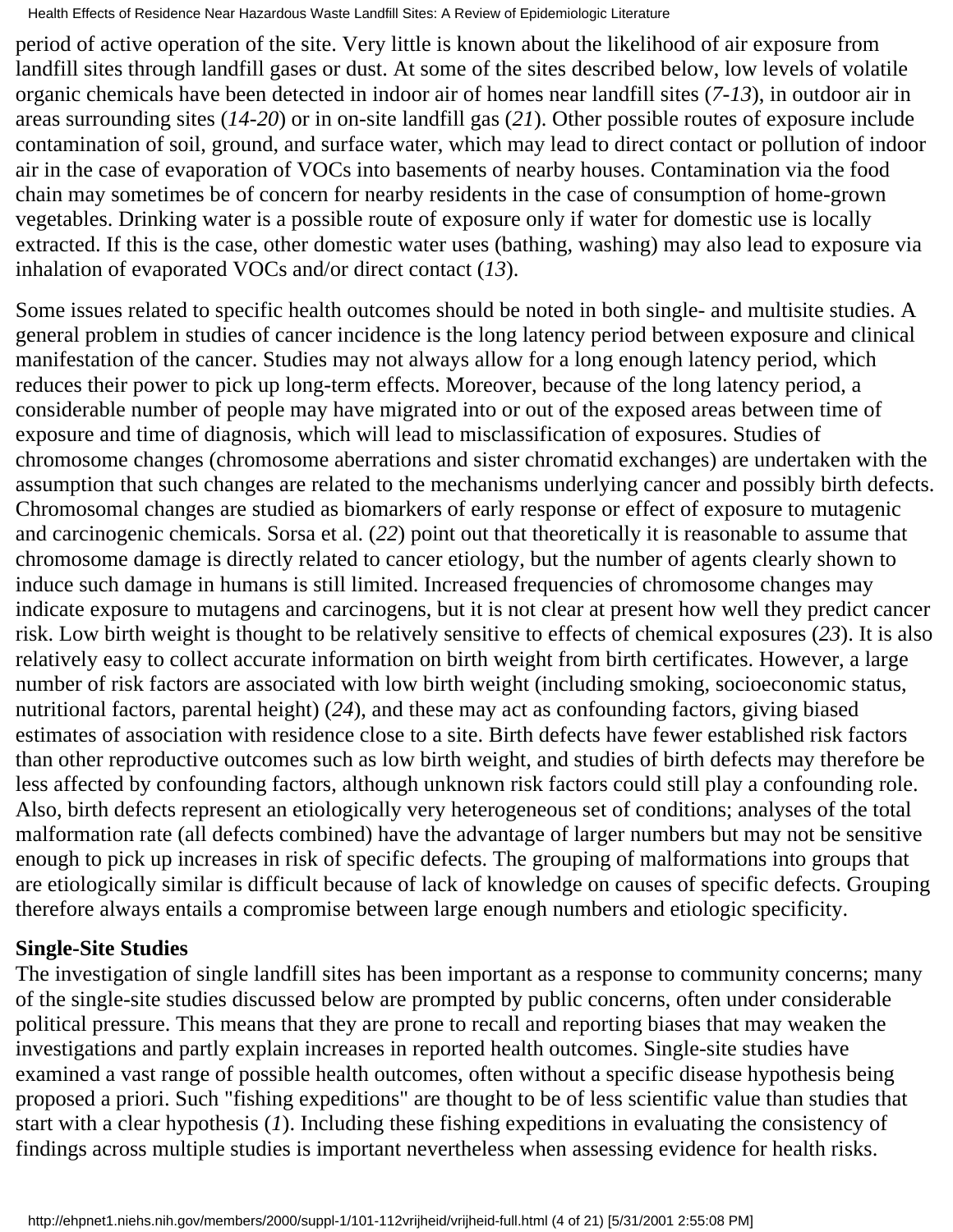A less avoidable problem in single-site studies is that the size of populations living near waste sites generally is small and, especially when the outcome is a rare disease, this can seriously limit the statistical power of an investigation.

Single-site studies discussed in this section are grouped into those examining hard end points such as cancer and reproductive outcomes, those studying self-reported health outcomes and symptoms, those following up reported clusters of disease near landfill sites with geographic comparisons of disease rates, and those specifically investigating the contamination of well water used for drinking or other domestic uses in relation to health effects. These last studies were discussed separately to determine whether conclusions can be drawn about specific pathways of exposure.

*Studies of cancers, reproductive outcomes, and chromosomal damage.* Large quantities of toxic materials (residues from pesticide production) were dumped at the landfill of Love Canal, New York State, during the 1930s and 1940s, followed by the building of houses and a school on and around the landfill in the 1950s. By 1977 the site was leaking and chemicals were detected in neighborhood creeks, sewers, soil, and indoor air of houses. This led to one of the most widely known and publicized incidents of environmental pollution from landfill. Exposure of Love Canal residents, although not well understood, may have occurred via inhalation of volatile chemicals in home air or via direct contact with soil or surface water (*10*). The drinking water supply was not contaminated. Chemicals detected at Love Canal were primarily organic solvents, chlorinated hydrocarbons and acids, including benzene, vinyl chloride, PCBs, dioxin, toluene, trichloroethylene, and tetrachloroethylene. Several studies were conducted to detect whether Love Canal residents suffered adverse health effects.

Janerich et al. (*7*) compared cancer incidence for the Love Canal area with data for the entire state from 1955 to 1977 and found no increase in cancer rates at Love Canal for any organ site. This included leukemia, lymphoma, and liver cancer, which were thought to be the cancers most likely to result from exposures to the chemicals found at the site. The study is limited in that no information was available on confounding factors such as socioeconomic status and smoking. Subsequently, Heath et al. (*8*) compared the frequencies of chromosome changes (sister chromatid exchanges and chromosomal aberrations) in residents who lived in the first ring of houses adjacent to Love Canal in 1978 with those of control persons from socioeconomically similar census tracts. No differences in frequencies of chromosome damage were found. Chromosome changes were measured in 1981 and 1982, a few years after people were evacuated from the first ring of houses and therefore were no longer exposed. The authors point out that chromosome damage may be a reversible effect, which may explain the negative findings.

Infants and children have been the subject of other Love Canal studies. A cross-sectional study (*9*) reported an increased prevalence of seizures, learning problems, hyperactivity, eye irritation, skin rashes, abdominal pain, and incontinence in children living close to the Love Canal site compared to controls from other areas, as reported by the parents of the children. It has been noted in previous reviews (*1*,*25*) that this study was conducted in 1980, 2 years after the residents of Love Canal had become aware of the hazardous waste problem, when media and public interest were high, and people were being evacuated. This makes it likely that the results were biased by differential reporting of health problems. However, a similar population of children (spending 75% or more of their childhood in the Love Canal area) had significantly shorter stature for their age than control children after allowing for factors such as birth weight, socioeconomic status, and parental height (*10*). Vianna and Polan (*11*) found an excess of low birth weights (less than 2500 g) during the period of active dumping (1940-1953) in areas of Love Canal where exposure had been highest. Rates of low birth weight between 1960 and 1978 after the site had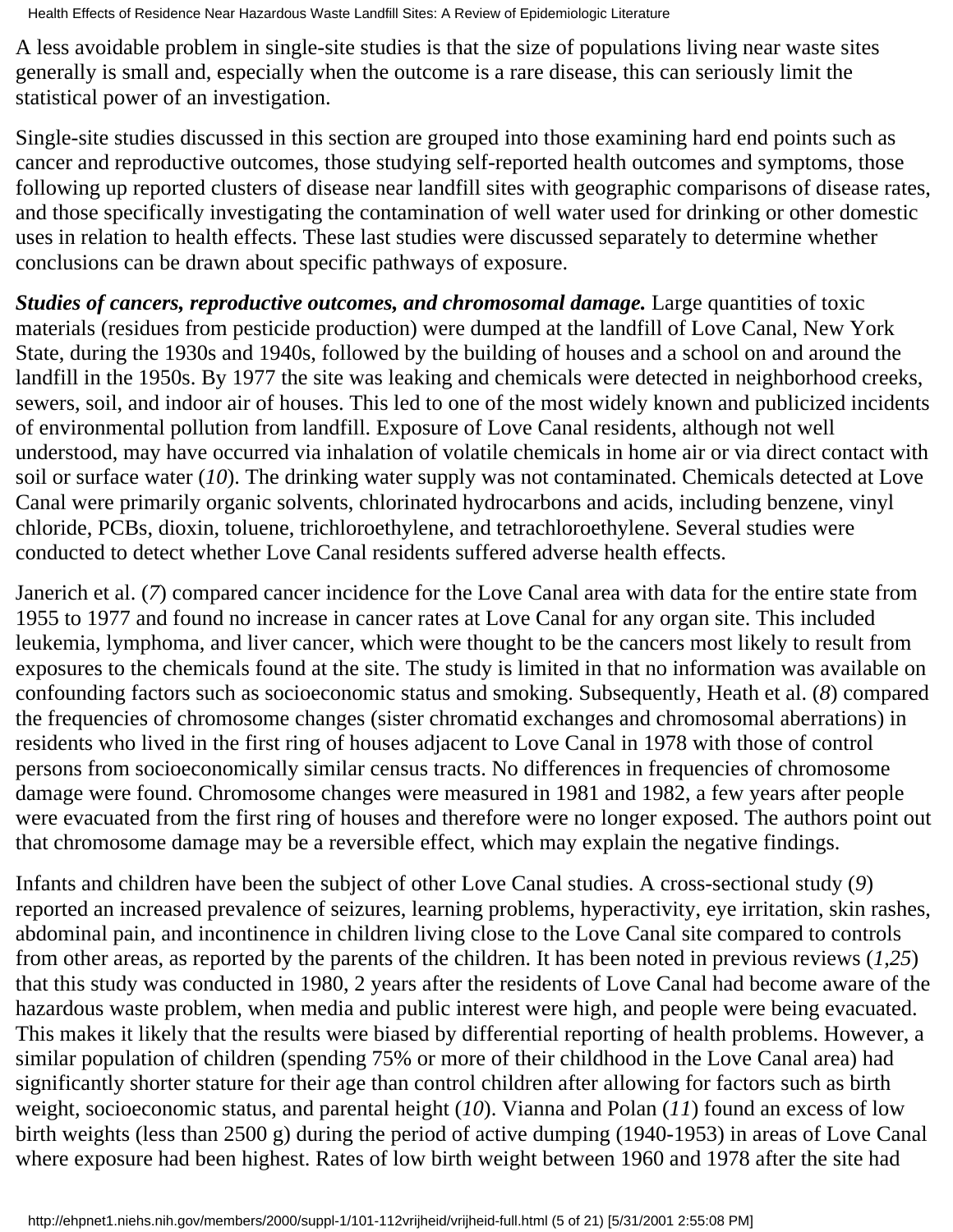been closed were comparable to those in upstate New York as a whole. It is not clear whether exposure from Love Canal was highest during the active dumping period or during the period after the site was closed, when the building of houses near the site increased and the landfill was leaking. A study by Goldman et al. (*12*) reported a 3-fold risk of low birth weight for children exposed during gestational life to the Love Canal area compared to that for control children born elsewhere from 1965 to 1978. Data were analyzed separately for homeowners and renters so that groups of similar socioeconomic status were compared, and after allowing for confounding factors, the risk of low birth weight was significantly increased for homeowners only. This finding is difficult to interpret because there are no strong reasons to believe that homeowners would be more susceptible than renters to the effects of toxic chemicals. In the same study an increased risk of birth defects was observed for both homeowners and renters. Information on birth defects relied mainly on reports from parents. Some recall bias can therefore be suspected, in particular for defects of lesser severity, but this is unlikely to account for the entire association found for major birth defects.

Berry and Bove (*26*) studied birth weight at the Lipari Landfill in New Jersey, a site for municipal and industrial waste. Leachate from the site migrated into nearby streams and a lake adjacent to a residential area. Inhalation of volatile chemicals emitted from the landfill and contaminated waters was thought to be the most important exposure pathway. The site closed in 1971 after complaints of residents, but the heaviest pollution was estimated to have occurred during the late 1960s to the mid-1970s. The study found a convincing increase in proportion of low birth weight babies (< 2500 g) and a lower average birth weight in the population living closest (within a radius of 1 km) to the landfill in the time period when potential for exposure was thought to be greatest (1971-1975) compared to these factors in a control population. Although information on some confounding variables such as smoking, alcohol consumption, and socioeconomic status was not available, mothers in the exposed area were more highly educated and therefore appeared to be of higher socioeconomic status. One would expect higher birth weights in areas of higher socioeconomic status, so as the authors point out, confounding by socioeconomic status does not explain the lower birth weights found. In time periods before and after heavy dumping and off-site pollution, birth weights were higher in the area closer to the site than in the control area, which supports the hypothesis that pollution from the waste site may have been related to low birth weights in the community close to the site.

A range of reproductive effects including low birth weight was studied around the large BKK hazardous waste disposal site in Los Angeles County, California (*14*), after previous investigations of vital records found that trends in low birth weight and neonatal deaths corresponded closely with times and quantities of dumping at the landfill. Results for the whole study period showed no increase in adverse reproductive effects, but during the period of heaviest dumping, birth weights were significantly lower in exposed areas than in control areas using odor complaint frequency zones to classify exposure. All results were adjusted for education, income, and race. The decrease in mean birth weight found in the high-odor complaint zone was small (59 g) compared to that in the Lipari Landfill study (192 g) and was less than a third of birth-weight reductions caused by smoking during pregnancy (*26*). Odor complaint frequency zones corresponded better with vinyl chloride monitoring data and meteorology around the site than did census tract areas or distance-based (< 0.7 miles) exposure zones, and this was therefore thought to be the most accurate method for classifying exposure. Using census tract or distance-based exposure zones, smaller decreases in mean birth weight were found (35.2 g, *p* = 0.02 and 20.4 g, *p* = 0.25, respectively).

Miron Quarry, a large (the third largest in North America) municipal solid waste site in Montreal, Quebec has prompted studies on both reproductive outcomes (low birth weight and preterm births) (*27*)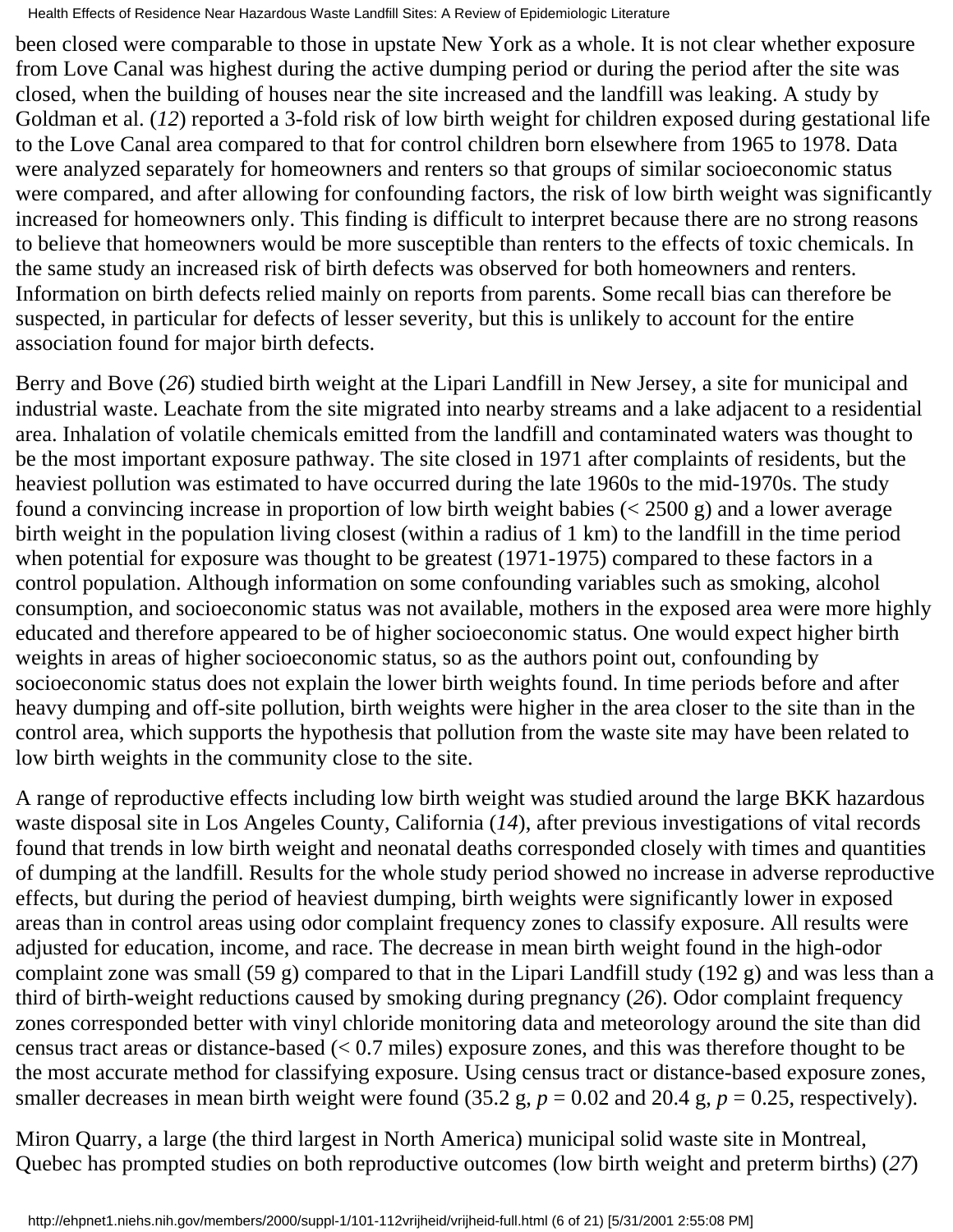and cancers (*21*). Gas from the site was the main environmental and health concern and a range of VOCs, including a number of recognized or suspected human carcinogens, had been detected in the gas. An excess of 20% in low birth weight was found among babies of mothers who were living in the high-exposure area adjacent to the landfill at the time of delivery, taking account of confounding factors such as education and age of the mother. No excess was found in the low-exposure zone compared to a control area. Exposure zones were based on proximity to the site and accounted for the direction of dominant winds. Control areas were selected that were similar to exposure areas on a number of sociodemographic variables so as to limit the potential for confounding. The cancer study used the same exposure zones and control areas and increases were found in incidences of cancers of the stomach, liver, prostate, and lung for men, and stomach and cervix/uterus for women. Incidences of cancers of other organ sites were not increased in the exposed areas. Age and sex were the only confounders that could be controlled for directly and the authors admit that area matching for sociodemographic factors was based on fairly broad zones. The landfill started operation in 1968 and cancer incidence was studied between 1981 and 1988, which allowed a maximum latency of only 20 years among those residents in the area throughout the period.

In Mellery, Belgium, gases containing a complex mixture of VOCs escaped when the clay seal of a landfill site cracked. Because some of the detected chemicals were known mutagens and/or carcinogens, damage to chromosomes was studied and an increase in chromosome damage (sister chromatid exchanges) was found among Mellery residents but not in unexposed subjects in subgroups of both smokers and nonsmokers (*15*). In children 8-15 years of age, a more marked difference was found between exposed and unexposed groups than among adults. The findings indicated exposures similar to those of occupationally exposed populations. The adult unexposed comparison subjects were recruited from a volunteer blood donor list and may therefore have comprised a group with risk behavior and exposure to possible risk factors for chromosome damage different from those of the general population. They also reported less occupational exposure than the Mellery inhabitants. It is unclear how occupational exposure was defined and results have not been adjusted for it. A follow-up study after site remediation reduced the concentration of the atmospheric pollutants to background levels reported that chromosomal damages in Mellery children had returned to background levels and were no longer different from those for unexposed populations (*28*).

At the Drake Superfund Site, an industrial chemical dump in Pennsylvania, widespread on- and off-site contamination of groundwater, soil, and surface water with organic (benzene, chlorinated benzene, phthalates) and inorganic (arsenic, mercury) compounds prompted a cancer mortality and birth defects study (*29*) and a community health survey (*16*). Air monitoring near the site identified a small number of organic compounds, but the main exposure route was thought to be direct contact with surface waters and soil in recreational areas near the site. Budnick et al. (*29*) found an increase in mortality from bladder cancer (cancer of primary a priori concern because of aromatic amines detected on and off site) in the male population of one of the counties surrounding the waste site compared to average mortality rates in the entire state and the United States. Bladder cancer in females did not show such an effect. The authors point out that an occupational effect for males working in the Drake chemical plant may explain the fact that the association was found in men only. No excess in risk of birth defects was found. The subsequent health survey (*16*) found increased reporting of sleepiness and skin problems in the exposed community and concluded that it was difficult to say whether toxic chemicals from the site, overreporting of symptoms by the exposed community (reporting bias), or other factors such as stress and occupational exposure caused these symptoms.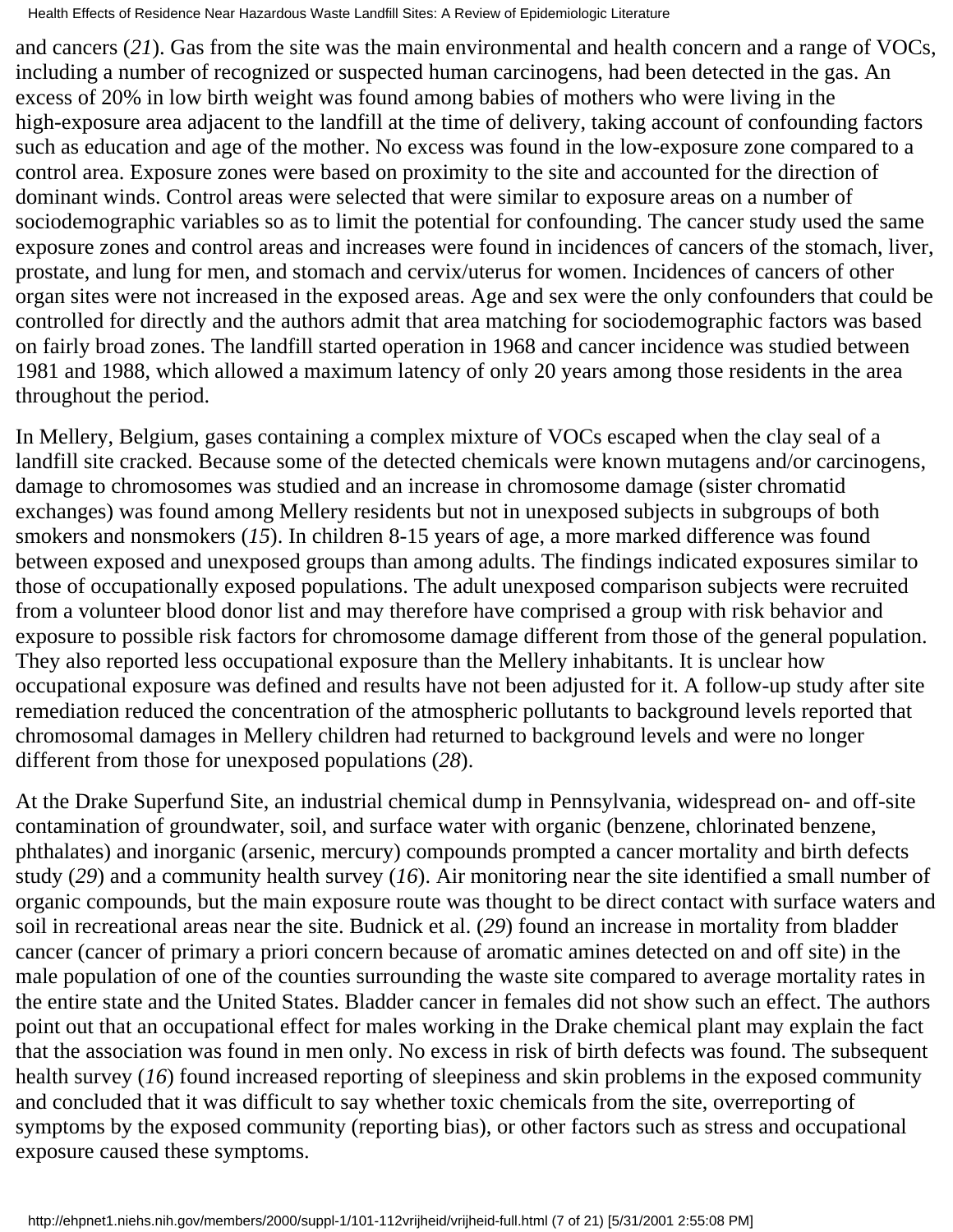*Studies of self-reported health symptoms.* A number of other community health surveys have investigated a wide range of health problems, including respiratory symptoms; irritation of skin, nose, and eyes; gastrointestinal problems; fatigue; headaches; psychological disorders; and allergies. These studies have been conducted in response to concerns from the public, often triggered by smells and odors from the sites. In a number of studies, self-reported health problems were increased in exposed populations (people living close to the waste sites) compared to control populations [Drake Superfund Site (*16*); Lowell, Massachusetts (*17*); Hamilton, Ontario (*30*); Stringfellow, California (*31*); Queensland, Australia (*32*); McColl waste site, California (*18*); Houston, Texas (*33*); Harris County, Texas (*34*)] (see Table 1 for details). The majority of these health surveys rely on residents reporting symptoms and diseases through questionnaires or interviews. The possibility exists that higher reporting rates of symptoms in exposed areas are at least partly explained by reporting and/or recall biases. From a public health point of view, the findings of high symptom reporting, whether or not due to differential self-reporting, may indicate the impact that stress and concerns related to landfill can have on ill health and/or perceived ill health. In the survey by Ozonoff et al. (*17*), residents who indicated they were worried about neighborhood pollution reported more symptoms than those who were not worried, both in the exposed and the control area. Although this does not eliminate the possibility of an effect of toxic chemicals from the site, it suggests that stress and/or recall bias may have been responsible for the findings. Miller and McGeehin (*34*) and Dunne et al. (*32*) found increased symptom prevalence only in residents who indicated they were worried about, or aware of, an environmental problem in their neighborhood. The study by Lipscomb et al. (*18*) showed a 2-fold risk in most symptoms for residents who were worried compared to those who were not worried among the exposed population. The authors concluded that being worried, rather than a toxicologic effect from the site, explained the symptoms. Hertzman et al. (*30*) used medical records to confirm certain symptoms and found no over- or underreporting. They concluded that this finding indicated limited reporting bias; however, only a small proportion of the respondents' records were reviewed. Moreover, seeing a physician (and therefore having a medical record) may itself be related to concerns about the site. Baker et al. (*31*) studied self-reported health problems as well as mortality, cancer incidence, and pregnancy outcomes from medical registers at the Stringfellow waste dump in California. Self-reported diseases and symptoms were the only outcomes that differed between exposed and unexposed areas. Again, a higher perception of threat was related to a higher risk of nearly all self-reported symptoms.

The complicated relation between worry, odor perception, and symptom reporting related to hazardous waste landfill sites is further discussed by several authors (*35*-*37*).

Two recent studies around the French landfill of Montchanin used records of prescribed medication (*19*) and cases from general practitioners (GPs) (*20*) to define health outcome, in order to avoid biases related to self-reporting of symptoms. Exposure classification in both studies was based on an individual index, taking into account the concentration of airborne pollutants and daily activities of study subjects. High concentrations of VOCs were detected in areas near the site and both leachates and air from the site were reported to be highly toxic in 1988 and 1989, shortly after site closure. Consumption of drugs prescribed for most conditions from 1987 to 1989 did not show a trend with exposure level, although a slight trend was found for drugs taken for ear, nose, and throat, and pulmonary conditions. In the second study, patients with conditions thought to be associated with dump emissions were compared to other GP patients and an association was found for respiratory symptoms and psychological disorders. Again, consulting a doctor for such conditions and subsequent diagnosis of the conditions by the physician may be related to fears of adverse effects from the landfill rather than to toxic chemical effects.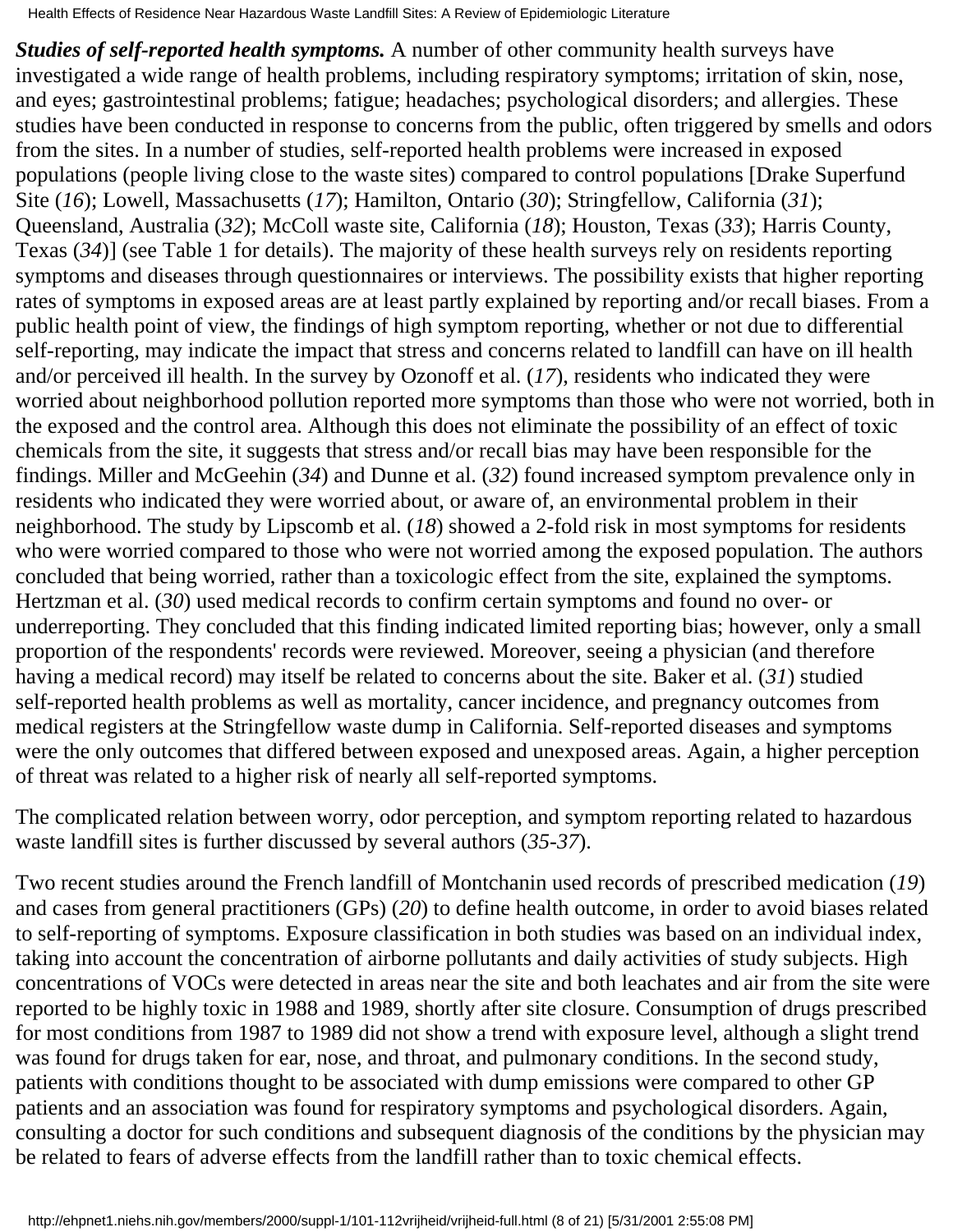*Cluster Investigations.* In addition to the above papers, a number of reports are available of geographical comparison studies initiated after high rates (clusters) of specific diseases were reported in the vicinity of landfill sites. For example, increased rates of leukemia found in communities nearest a toxic waste dump in North-Rhine Westfalia, Germany, supported a GP report of a cluster near the site (*38*). A cluster of childhood cancer reported by residents near a landfill site in Walsall, England, was not confirmed in a geographical comparison of rates in the ward containing the site to expected rates based on the regional average (*39*). Only short reports of these two investigations have been published.Concerns from residents and a GP about increased rates of congenital abnormalities (specifically gastroschisis, a defect in the abdominal body wall) among the population living near the Welsh landfill of Nant-y-Gwyddon were supported by the finding that rates of congenital abnormalities in exposed wards were almost 1.9-fold those in unexposed wards over the period from 1990 to 1996 (*40*). However, rates in the exposed wards were already high (1.9-fold those of unexposed wards) between 1983 and 1987 before the site opened, and it is unlikely, therefore, that these increased rates were due to the landfill. Four cases of confirmed gastroschisis indicated a significant 9-fold excess in rates of gastroschisis among exposed wards between 1989 and 1996. A cluster of bladder cancer cases in one town in Illinois in the United States, was observed by researchers and subsequently linked to the presence of two contaminated wells close to a landfill site (*41*).

A general problem in the interpretation of all cluster investigations is that localized areas of high disease density may occur even as part of a random pattern of disease. It is difficult to distinguish clusters derived from this random pattern from those where there is a common underlying local cause (*42*,*43*). Also, areas with higher disease densities, although part of the random pattern of disease, may be selectively picked for study.

*Studies of drinking water contamination incidents.* The presence of chemicals in groundwater and drinking water is an important factor in determining the risk posed by landfill sites. However, it does not tell us what effect, if any, the consumption of contaminated water has on human health. Studies of adverse health effects prompted by the contamination of well water used for drinking water and other domestic uses by hazardous substances from waste disposal sites (mainly sites where chemical waste drums were buried) are discussed below. Literature on contaminated water and potential health effects is more extensive than that presented in this section, which focuses only on water contamination directly related to the disposal of waste. The 1991 review by the National Research Council (*2*) gives a more comprehensive review of studies on contamination of domestic water supplies and health effects and concludes that although the available literature is scanty and not conclusive, drinking water contamination could lead to adverse health effects. Most of the studies summarized below have been discussed extensively in previous reviews (*1*,*2*).

In Woburn, Massachusetts, toxic chemicals (industrial solvents, mainly trichloroethylene) from a waste disposal site were detected in municipal drinking water wells. Residents of Woburn reported a cluster of 12 leukemia cases in children, and a first study confirmed that this number was significantly higher than expected on the basis of national rates (*44*). The problems with cluster analyses are discussed above. Because of lack of information on exposure to the contaminated wells, it was not possible in this first report to link the leukemia cases with exposure to the well water. Lagakos et al. (*45*) followed up these findings by compiling an exposure score for residential zones in Woburn using information on what fraction of the water supply in each zone had come from the contaminated wells annually since the start of the wells. Childhood leukemia incidence, perinatal deaths, congenital anomalies, and childhood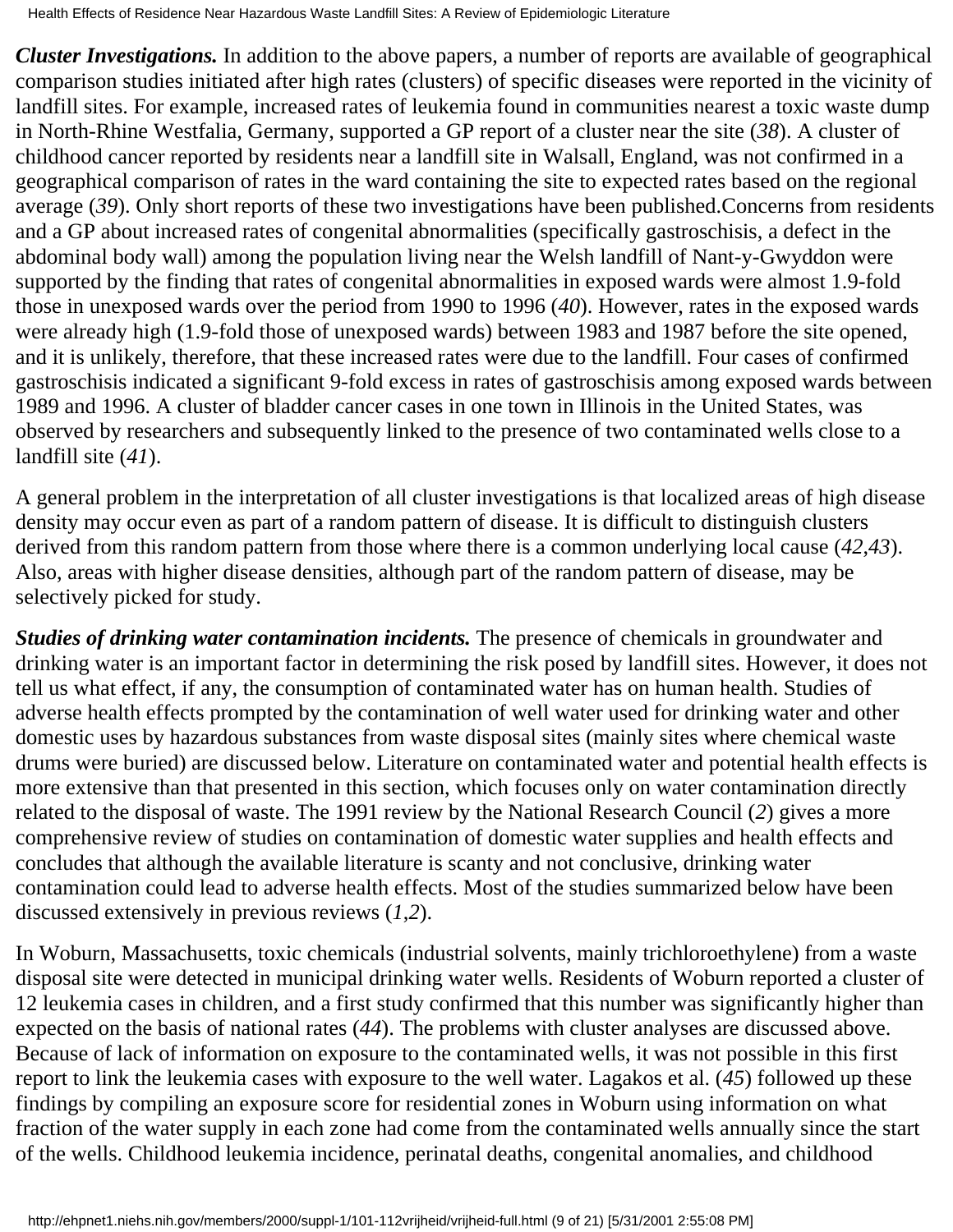disorders were studied in relation to the exposure scores. A significant excess was found again comparing leukemia rates for Woburn with national rates, and an association was found between leukemia incidence and exposure scores. The pregnancy outcome survey found associations with eye/ear congenital anomalies and central nervous system/oral cleft/chromosomal anomalies (mostly Down syndrome) but not with low birth weight or most childhood disorders. Pregnancy outcomes were self-reported in this study, but because residents were not aware of their exact exposure scores, the authors conclude that it is unlikely that this led to substantial differential overreporting. Byers et al. (*46*) undertook a study of 28 family members of patients with leukemia in Woburn. Damage to the immune and nervous systems was found in exposed relatives but not in unexposed controls. Exposure in this study was not measured by exposure to contaminated well water but by being related to a leukemia patient in Woburn, which makes it difficult to interpret the findings. The authors point out that it is impossible to say whether the association is due to an inherited predisposition or to a common environmental exposure of family members to agents that damage the immune system.

A number of studies followed the contamination of two drinking-water wells in Santa Clara County, California, with chlorinated solvents that had leaked from an underground waste storage tank. Residents living near one of the contaminated wells reported a cluster of adverse pregnancy outcomes, mainly spontaneous abortions and congenital heart defects. A first investigation (*47*) confirmed a significant excess of cardiac anomalies in the service area of the water company that operated the contaminated well compared to those among residents of an unexposed area. The excess was found within the potentially exposed time period and not in an unexposed time period after the well was closed. The authors conclude that the solvent leak was an unlikely explanation for the excess of cardiac anomalies found because the excess occurred mainly in the first 12 months of the exposed time period, and there was a significant (*p* = 0.03) deficit of cases during the second 8 months corresponding to the time when exposure was thought to be more certain. However, it is unclear when the leak started and the potentially exposed period was defined beforehand as the full 20-month period. A second study in the same area reported an increased risk of all congenital malformations combined and spontaneous abortions (*48*). A follow-up study including a second exposed area did not observe an increase in either outcome in this second area, even though it was thought to have the same water exposure as the original area (*49*). An exposure study estimating monthly concentrations of solvents in each census tract found no difference in probability of exposure between women with adverse pregnancy outcomes and women with normal births (*50*). Subsequent studies investigating water consumption in Santa Clara County report significant associations between reported tap water consumption and risk of cardiac defects (*51*) and spontaneous abortions (*52*,*53*), regardless of whether women lived in areas that received contaminated water. As the authors of these studies point out, recall biases cannot be excluded.

In Hardeman County, Tennessee, well water used as drinking water by residents was found to be contaminated with high concentrations of carbon tetrachloride and other chlorinated compounds after complaints were received about the taste of the water. A nearby landfill where 300,000 barrels of pesticide waste had been buried was responsible for the contamination. Analysis of indoor air and bathroom air while showers were running both indicated detectable levels of carbon tetrachloride and other organic compounds in houses that received water from the contaminated wells. Carbon tetrachloride has been identified in toxicologic studies as a strong liver toxin. The investigation, conducted several months after the population had stopped using the water for drinking, showed abnormally high levels of liver enzymes (indicating liver damage) in residents who had used contaminated water compared to controls, who had not (*13*). The authors concluded that these high liver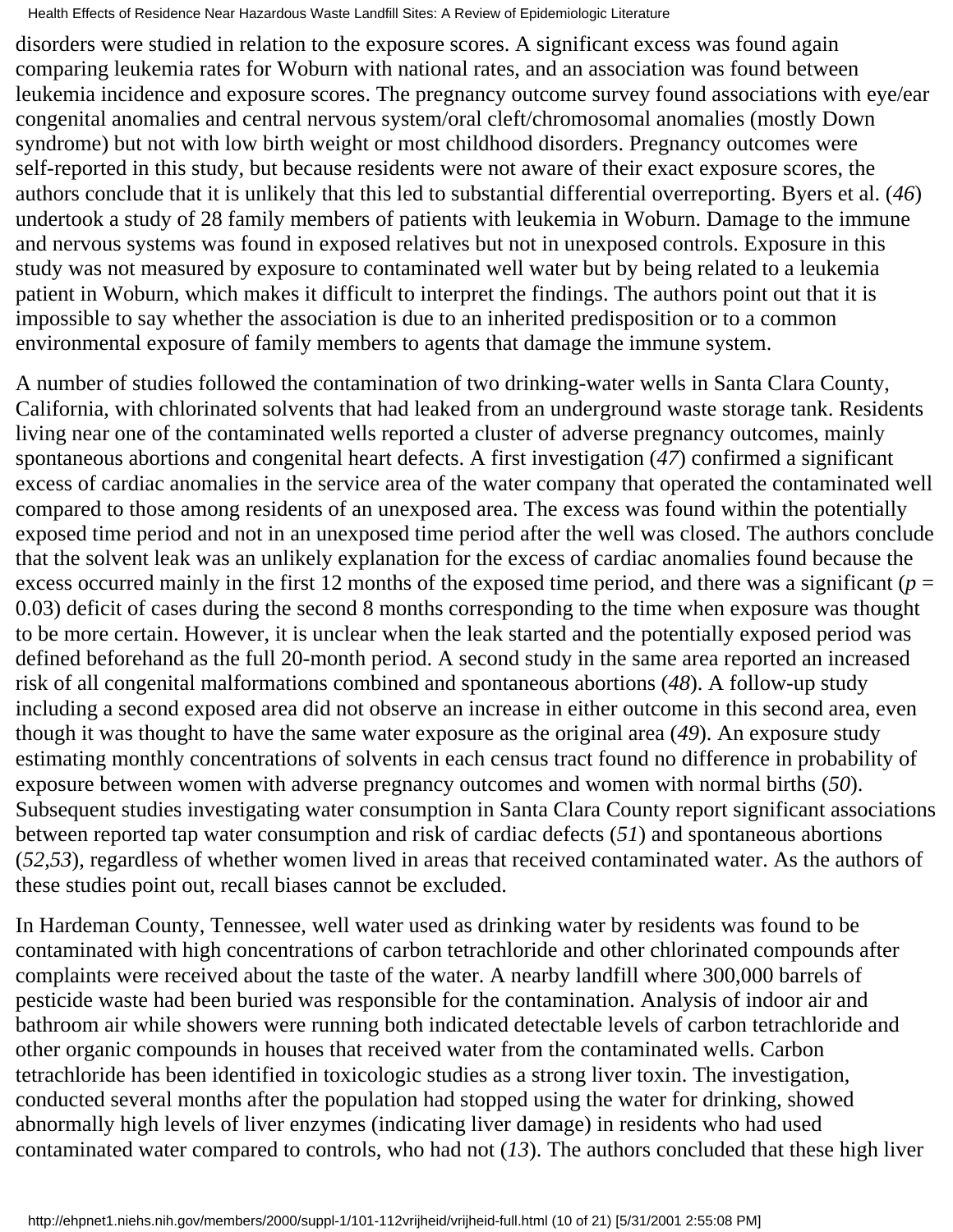enzyme levels probably resulted mainly from exposure due to washing and toilet water uses, and possibly from previous exposure through drinking and cooking. Two months later, when use of the well had completely stopped, liver function in the exposed population had returned to normal. This study benefited from relatively well-documented exposure information and a clear hypothesis about the possible health effects (i.e., liver disease) related to exposure to carbon tetrachloride.

Leakage from an industrial dump of chemical waste drums in New Jersey caused contamination of groundwater and well water with organic chemicals (including benzene, toluene, trichloroethylene, and lead). Najem et al. (*54*) found higher self-reported prevalence of respiratory disease and seizures but not cancer, liver illness, and skin disease in people living in a high-exposure area estimated on the basis of groundwater flow patterns. Residents in the high-exposure area used private drinking-water wells, ate home-grown food, and smoked more often than populations living in unexposed areas, and when these factors were adjusted for, differences in health outcomes disappeared. Adjusting for possible exposure routes such as local food consumption and use of private wells may have led to overadjustment, however, which would explain why no differences in health outcome were found.

An ex-military base in Dauphin County, Pennsylvania contained drums of toxic chemicals, fly ash, and other waste; well water for homes located on the perimeter of the site was contaminated with trichloroethylene, PCBs, pesticides, and other chemicals (*55*). Residents were instructed to stop using the water. Higher rates of eye irritation, diarrhea, and sleepiness were reported by residents of households with contaminated well water than by residents of households not having contaminated water.

#### **Multisite Studies**

The problems with single-site studies prompted by community pressures have increasingly been recognized, and recently several large studies have investigated adverse health effects near sets of hundreds of sites selected independently of community concerns or reported disease clusters (Table 2). These studies have the additional advantage of large numbers of subjects, which would give them enough statistical power to detect small increases in risk of rare diseases such as birth defects and specific cancers. On the other hand, their large scale makes exposure assessment even more complicated than in single-site studies, as adequate information must be collected for each of many sites. A number of the studies discussed below have used the U.S. National Priority Listing (NPL) of hazardous waste sites developed by the U.S. Environmental Protection Agency (U.S. EPA) to select their sites. The NPL ranks all hazardous waste sites in the United States deemed to be of considerable threat to the environment or public health. NPL sites have been relatively well assessed with respect to the potential or actual migration of hazardous chemical substances from the sites through groundwater, surface water, and air (*2*). Most multisite studies, however, were not able to distinguish between different types and pathways of contamination and, in absence of better exposure data, based their assessments of exposure on distance of residence from the sites or residence in an area with a site. Exposure misclassification, if nondifferential, may be expected to dilute true effects in these investigations. Multisite studies mainly investigated cancers and reproductive outcomes.

*Cancer studies.* Griffith et al. (*56*) identified 593 NPL sites over the entire United States where contamination of groundwater used for drinking water had been detected by laboratory analyses. Cancer mortality rates for counties containing one or more of these NPL sites were compared to those for counties not containing sites and raised levels of lung, bladder, stomach, and rectum cancer were found. These results were not adjusted for confounding factors such as socioeconomic status and smoking and are therefore difficult to interpret.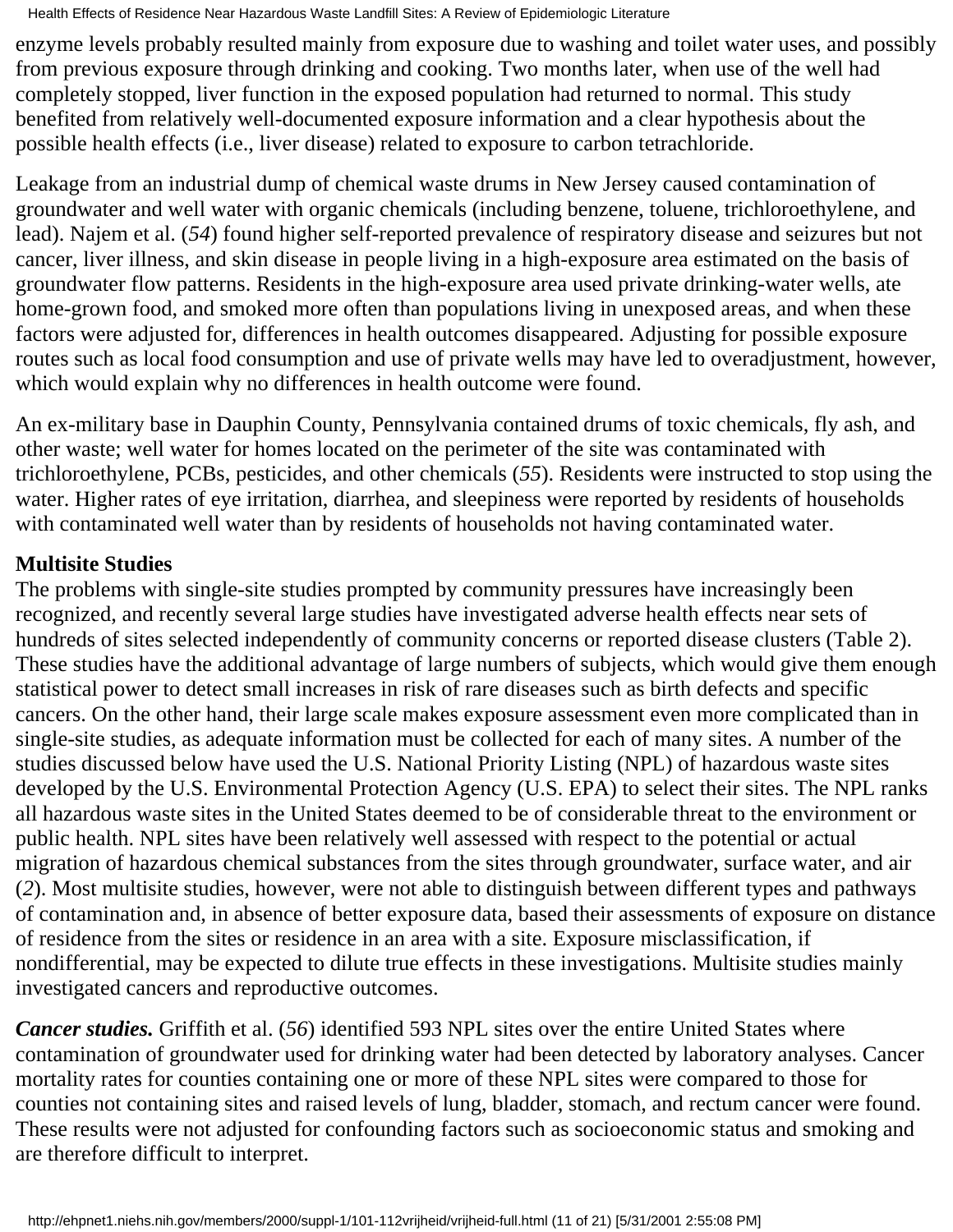A case-control study in New York State (*57*) examined lung-cancer in relation to residence in a census tract with a waste site. Twelve waste sites known to contain suspected lung carcinogens were studied. A questionnaire survey among next of kin of the deceased cases and controls attempted to collect information on factors such as smoking, diet, education, and residential history. Smoking was significantly more frequent among cases, but there was no association between having lived in or duration of living in an exposed census tract and risk of lung cancer. Low response rates (around 60%) and possible recall bias limit this study.

A recent study in New York State (*58*) investigated cancer risks near 38 landfills where migration of landfill gas through soil was likely. Migration of soil gas could result in indoor exposure in nearby houses to hazardous VOCs carried with the landfill gas. Potential exposure areas were defined around each site, and extended 250 ft from the landfill at 36 sites and 500 ft at 2 sites. Incident cases of cancer collected from the New York State Cancer Registry were compared with a random selection of deaths from causes other than cancer, matched by age and sex. Only cancers of the liver, lung, bladder, kidney, and brain, and non-Hodgkin lymphoma and leukemia were studied, as they were regarded potentially sensitive to chemical exposures. Statistically significant excesses in the defined exposure areas were reported only for bladder cancer in women and leukemia in women. The results were adjusted for sociodemographic characteristics of the areas of residence. No information was available on individual factors such as smoking or on how long cases and controls had been living at certain addresses. The use of deceased controls makes interpretation of this study extremely complicated. The deceased population from which controls were selected may differ from the population from which the cases were drawn on a number of variables, including their residence locations.

*Studies of reproductive outcomes.* Shaw et al. (*59*) conducted a study on the risk of congenital malformations and low birth weight in areas with landfills, chemical dump sites, industrial sites, and hazardous treatment and storage facilities in the San Francisco Bay, California area. Census tracts were classified as *a*) no hazardous site in area, *b*) hazardous site in area but no evidence of human exposure, and *c*) hazardous site and plume in the area with evidence of potential human exposure. A small increase (1.5-fold) in risk was found for heart and circulatory malformations in the areas with potential human exposure. This increased risk was present across chemical classes and exposure routes. Risk of other malformations or low birth weight was not significantly increased. Results were adjusted for some potential risk factors (maternal age, race, sex of child, birth order) but not for socioeconomic status.

Reproductive outcomes have been studied in a number of other multisite studies. Sosniak et al. (*60*) investigated the risk of adverse pregnancy outcomes for people living within 1 mile of a total of 1,281 NPL sites over the entire United States. The risk for low birth weight and other pregnancy outcomes (infant and fetal death, prematurity, and congenital anomaly) was not associated with living near a site after taking into account a large number of potential confounding factors, including socioeconomic variables collected through questionnaires. However, only around 63% of women originally sampled for the study returned the questionnaire and were included in the study. Also, it is unclear how congenital anomalies were defined, and no subgroups of malformations were studied.

Geschwind et al. (*61*) investigated the risk of congenital malformations in the vicinity of 590 hazardous waste sites in New York State. A 12% increase in congenital malformations was found for people living within 1 mile of a site. For malformations of the nervous system, musculoskeletal system, and integument (skin, hair, and nails), higher risks were found. Some associations between specific malformation types and types of waste were evaluated and found to be significant. A dose-response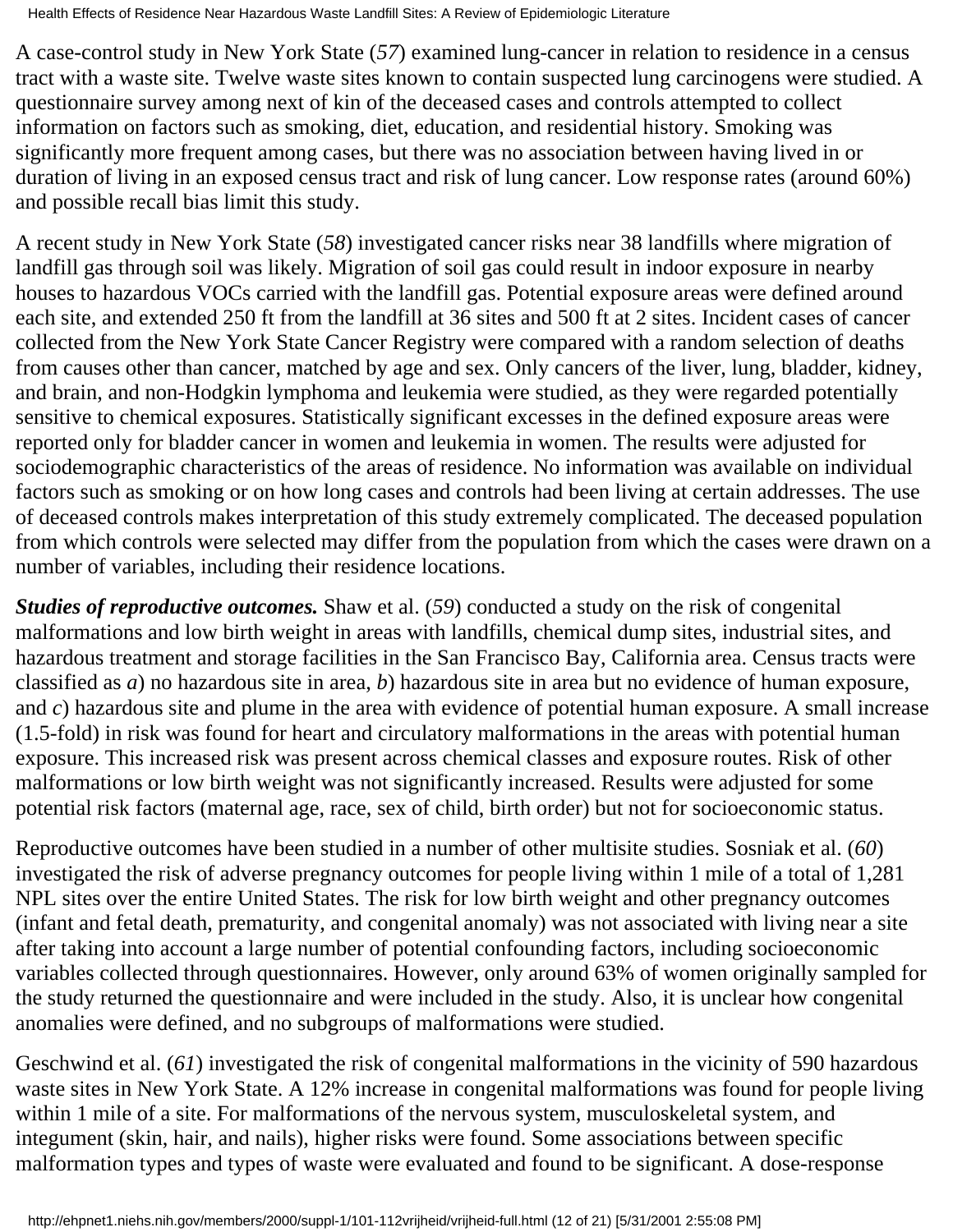relationship (higher risks with higher exposure) was reported between estimated hazard potential of the site and risk of malformation, adding support to a possible causal relationship. However, a follow-up study of Geschwind's findings (*62*) found no relation between two selected types of malformations (central nervous system and musculoskeletal) and living near a hazardous waste disposal site. The study did report an increased risk of central nervous system defects for those living near solvent- or metal-emitting industrial facilities. Subjects for the first 2 years of this study were also included in Geschwind's study, and 2 more years were studied. Marshall et al. (*62*) attempted to improve the exposure measurement in the first study by assessing the probability of specific contaminant-pathway combinations in 25 sectors of the 1-mile exposure zones (*63*). The risk of particular pathways or contaminant groups could not be investigated, however, because of limited numbers of cases in each subgroup. Hall et al. (*64*) used the same method of exposure assessment to study renal disease near 317 waste sites in 20 counties in New York State. Increased risks were found for associations between renal disease and residential proximity to a site (within 1 mile), the number of years lived near a site, and a medium or high probability of exposure, although the associations did not reach statistical significance.

A study by Croen et al. (*65*) based exposure measurement on both residence in a census tract containing a waste site and distance of residence from a site. Three specific types of birth defects (neural tube defects [NTDs], heart defects, and oral clefts) were studied; little or no increase in the risk was found using either measure of exposure. Risks of neural tube (2-fold) and heart defects (4-fold) were increased for maternal residence within 1/4 mile of a site, although numbers of cases and controls were too small (between 2 and 8) for these risk estimates to reach statistical significance. Births were ascertained from nonmilitary-base hospitals only, and the authors point out that the increased risk of NTDs may have resulted from lower ascertainment of exposed controls than exposed cases where exposure zones included military bases. Military base residents with pregnancies affected by NTDs may have been more likely to deliver in nonmilitary hospitals than residents with unaffected pregnancies.

A first European multisite study recently reported a 33% increase in all nonchromosomal birth defects combined for residents living within 3 km of 21 hazardous waste sites in 10 European regions (*66*). Neural tube defects and specific heart defects showed statistically significant increases in risk. Confounding factors such as maternal age and socioeconomic status did not readily explain the results. The study included both open and closed sites that ranged from uncontrolled dumps to relatively modern controlled operations. This disparity makes it difficult at this stage to conclude, if indeed the association is causal, whether risks are related to landfill sites in general or whether specific types of sites may be posing the risks.

# <span id="page-12-0"></span>**Conclusions**

The presence of large quantities of mixtures of potentially hazardous chemicals in landfill sites close to residential populations has increasingly caused concern. Concerns have led to a substantial number of studies on the health effects associated with landfill sites. From this review we can conclude that increases in risk of adverse health effects have been reported near individual landfill sites and in some multisite studies. Although biases and confounding factors cannot be excluded as explanations for these findings, the findings may indicate real risks associated with residence near certain landfill sites.

For several reasons, evidence is limited for a causal role of landfill exposures in the health outcomes examined despite the large number of studies. Effects of low-level environmental exposure in the general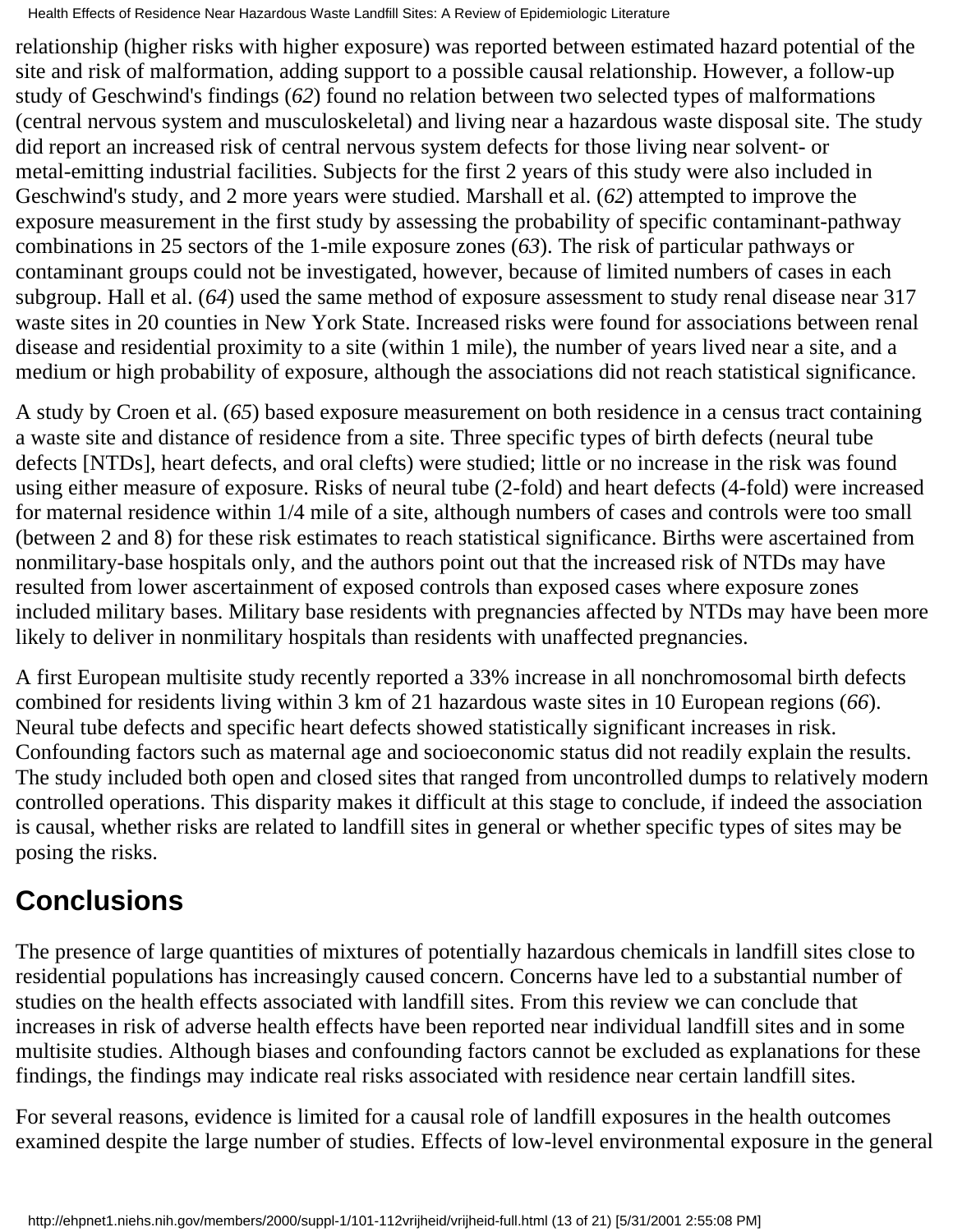population are by their nature difficult to establish. Also, existing epidemiologic studies are affected by a range of methodologic problems, potential biases, and confounding factors, making the interpretation of both positive (statistically significant increase in risk) and negative (no increase in risk) findings difficult (*67*). Lack of direct exposure measurement and resulting misclassification of exposure affects most studies and can limit their powers to detect health risks.

It is possible that studies not showing associations have been less likely to be included in this review because they may have been less likely to be submitted or selected for publication, thereby causing the review to be biased toward studies that did report positive associations. However, a number of so-called negative studies have been published and included in this review. We feel that most large, good-quality, epidemiologic investigations, particularly those starting with an a priori hypothesis rather than a specific cluster, would have resulted in publication, whether or not the findings were positive.

An increase in self-reported health outcomes and symptoms such as headaches, sleepiness, respiratory symptoms, psychological conditions, and gastrointestinal problems has been found consistently in health surveys around sites where local concerns were evident (*9,16-18,30-34,54,55*). In these health surveys symptoms were usually reported by the exposed population without further confirmation of the diagnoses by medical examination. It is not possible at this stage to conclude whether the symptoms are an effect of direct toxicologic action of chemicals present in waste sites, an effect of stress and fears related to the waste site, or an effect of reporting bias (the tendency of exposed people to remember and report more symptoms than unexposed people). Several authors have discussed the possibility that odor complaints and related worry about a site may trigger symptoms of stress-related disease or lead to an increased awareness of existing symptoms (*36,37*). Further research in this area is urgently needed to improve our understanding of the impact of social factors and risk perceptions on both actual and perceived ill health in waste site communities. Issues of environmental equity and environmental justice must form an integral part of such research.

Evidence for a causal relationship between landfill exposures and cancers is still weak. Cancers are difficult to study because of long latency periods, as discussed in previous sections. Also, cancer studies have mainly compared incidence or mortality rates between geographic areas without collecting adequate information on confounding factors. Excesses in bladder, lung, and stomach cancer and leukemia were reported in more than one study (*21,29,41,45,56,58*). Well-designed studies with long follow-up and good quality information about confounding factors such as smoking are needed to confirm these findings.

A number of studies have suggested a relationship between residential proximity to landfill sites and adverse pregnancy outcomes. An increase in infants with low birth weights has been the most consistent finding in single-site studies (*11,12,14,26,27*). These were generally well-designed studies and low birth weight is thought to be a sensitive marker of effects of chemical exposures. Small increases in the risk of birth defects and certain specific birth defects (cardiac defects, central nervous system defects, musculoskeletal defects) have been reported, mainly in multisite studies (*12,59,61,65,66*). Studies are still too few, however, to draw conclusions regarding causality. Fetuses, infants, and children are generally thought to be more vulnerable and therefore experience toxic effects at lower doses than the adult population (*25*). The finding of shorter stature in Love Canal children (*10*) may also be an example of this.

An increased presence of chromosomal changes was reported in the vicinity of a landfill site in Mellery,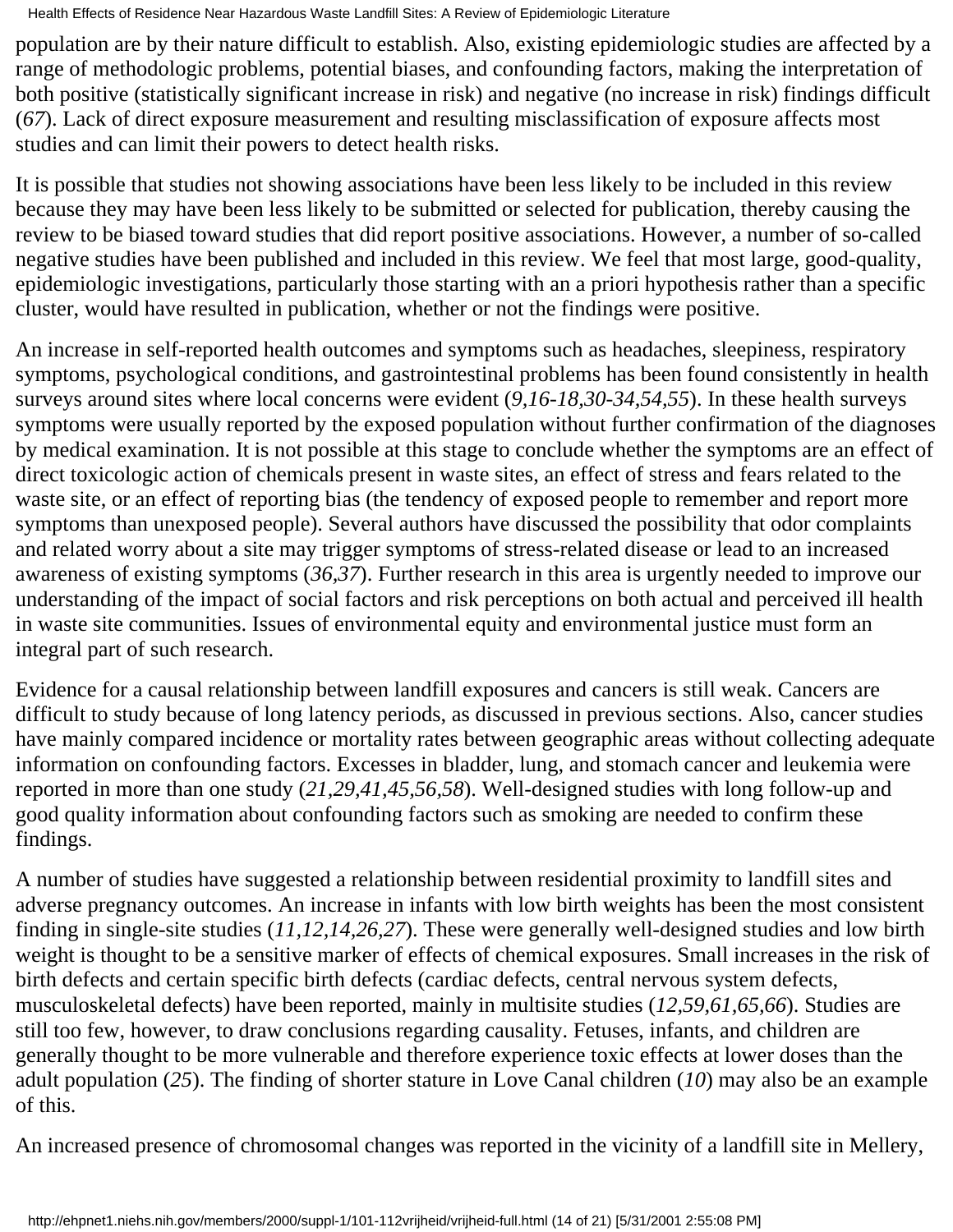Belgium (*15,28*), but not in Love Canal (*8*). Findings in Mellery were related to children in particular, which may again be an indication that children are more susceptible to low-level exposures from waste sites. It is not clear at present how well chromosomal changes predict cancer risk in humans.

Other adverse health outcomes such as abnormalities in liver function (*13*) and in renal disease (*64*) have also been reported in relation to hazardous waste exposure, although in single studies only.

For the future planning and regulation of landfill sites it is important to know which types of sites are most likely to entail risks. Landfill sites may differ enormously in the conditions that render them hazardous, and conditions that determine the exposure to and resulting health risks posed by any waste site are likely to be unique to that particular site. Such conditions may include the types, quantities, and age of the waste present; hydrogeologic and metereologic factors; and site management and engineering practices. We have not in this review attempted to relate technical aspects of waste disposal to health effects. Much of the existing epidemiologic work investigates large, old sites, uncontrolled dumps, and sites where heavy off-site migration of chemicals was detected. On the basis of current evidence, we cannot extrapolate findings for these individual sites to landfill sites in general or conclude which landfill sites are more likely than others to affect the health of nearby human populations.

It is also not possible to determine whether sites with airborne or waterborne exposures are more likely to pose a risk to human health. Although drinking water contamination is usually the primary concern related to landfill sites, in most cases local water supplies do not originate from the local area. Most studies, therefore, concern landfill sites where no local drinking-water wells were present and potential exposure was either airborne or through other routes such as direct contact and consumption of home-grown vegetables.

At present information regarding adverse health effects of exposure to landfill sites in European countries is largely lacking.

# <span id="page-14-0"></span>**Further Research Needs**

Research into the health effects of landfill sites is relatively immature, and further research could improve our current understanding (*1,2,25,68*). Future studies of landfill sites would greatly benefit from a more interdisciplinary approach, drawing from the fields of landfill engineering, environmental sciences, toxicology, and epidemiology.

Improvements in the base of toxicologic and epidemiologic data on effects of specific chemical exposures would improve our understanding of possible risks of the migration of these chemicals from landfill sites into the environment. Johnson and DeRosa (*69*), in a recent review of toxicologic hazards of Superfund waste sites, conclude that although a large body of toxicologic research is under way to assess the toxicity of chemicals commonly contaminating the environment surrounding waste sites, equally significant work is still to be done before these chemicals have adequate toxicity profiles that can be used by health and risk assessors. Johnson and DeRosa discuss data needs established by the Agency for Toxic Substances and Disease Registry and the U.S. EPA for research of individual chemicals and find these needs mainly in dose-response studies, reproductive studies, and immunotoxicology studies. Improved data on effects of individual chemical exposures would improve the quality of quantitative risk assessments that can be made for landfill exposures. However, quantitative risk assessments are based to a large extent on unverifiable assumptions, and therefore cannot negate the necessity for direct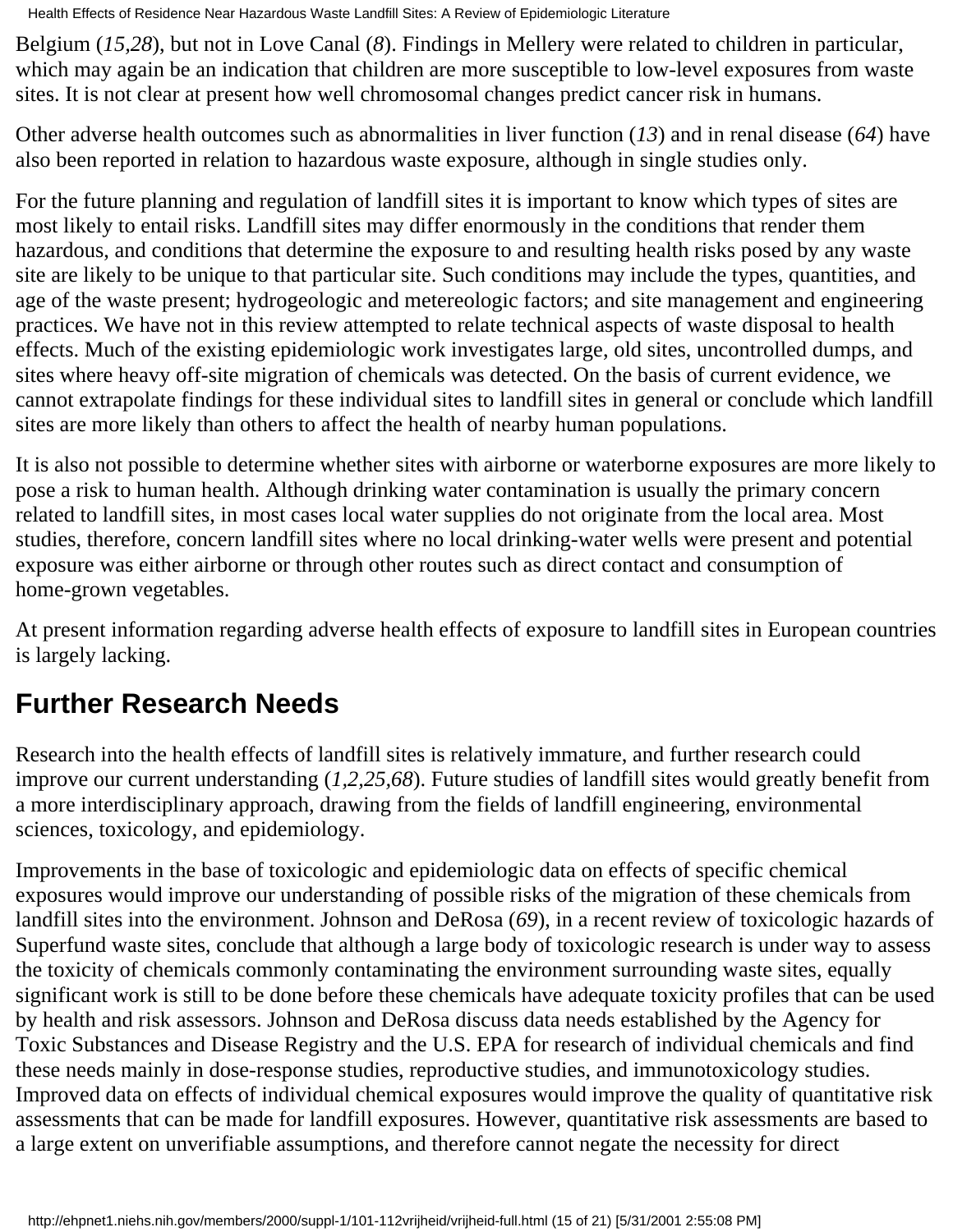epidemiologic studies of people living near landfill sites.

More research into effects of chemical mixtures and possible interactions between single chemicals is needed to improve understanding of effects of multiple chemical exposures. Such research is complex, but new research initiatives are under way, mainly in the United States. For example, the U.S. EPA MIXTOX database, which contains toxicologic data on interactions of hundreds of pairs of chemicals, is a promising new development (*70*). Research developments and future directions in this field are discussed in detail by a number of authors (*70-72*).

The investigation of single landfill sites is important as a response to community concerns. More multisite studies with large study populations should also be conducted to draw conclusions about more general risks. Ideally, such multisite studies should attempt to classify sites in such a way that risks related to specific site characteristics can be investigated. However, systematic site assessments needed to underpin such classifications are at present totally lacking in Europe. There is little detailed information on waste inputs, especially for old landfills, and monitoring practices vary hugely for factors such as frequency of monitoring, the environmental media monitored, and types of chemicals monitored. Standardized waste-input recording systems and monitoring practices across European countries and the availability of summary reports of waste inputs and monitoring results would aid site classifications for epidemiologic studies as well as risk assessments. A recent report evaluating the use of a risk assessment tool on two U.S. and three U.K. landfill sites concluded that in the United Kingdom it is not possible to characterize the majority of landfills, even to the level at which a simple risk assessment framework can be employed on a site-specific basis. This particularly applies to the characterization of emplaced waste (*73*).

Epidemiology has increasingly made use of so-called biomarkers--biological monitors of either the internal dose of a chemical (biomarkers of exposure) or the biologic response to exposure (biomarkers of early effect). Biomarkers of the first type measure levels of chemicals in human tissue and fluids (e.g., blood, urine). These techniques can generally measure only a small number of chemicals, and their use is limited to situations in which environmental monitoring data indicate specific landfill chemicals that are of particular concern. The presence of chemicals in the body is currently difficult and costly to measure, but this may change. Biomarkers of the second type measure biological responses such as chromosomal changes (sister chromatid exchanges) and molecular changes (DNA adducts), and could be seen as early effect manifestations. Interpretation of these effect biomarkers is difficult; their link with clinically overt disease remains unclear, but their use could give studies much greater statistical power than studies of rare disease outcomes. Biomarker techniques have been used mainly in occupational settings and there has been less discussion of their use in environmental studies (*74,75*). Collaboration is required between epidemiologists and basic scientists to further develop biomarker techniques for use in studies of environmental exposures.

Specific areas of further research likely to prove most useful are

- The study of vulnerable groups--groups of the population likely to develop adverse health effects at levels of exposure lower than those of the general population. Such groups include: fetuses, infants, and children; elderly people; and people with impaired health.
- The study of people with higher exposures, for example, children (because they come into higher contact with potentially contaminated soil); people who eat local food products; workers at waste sites; people with life-styles (possibly socioeconomically determined) that lead to higher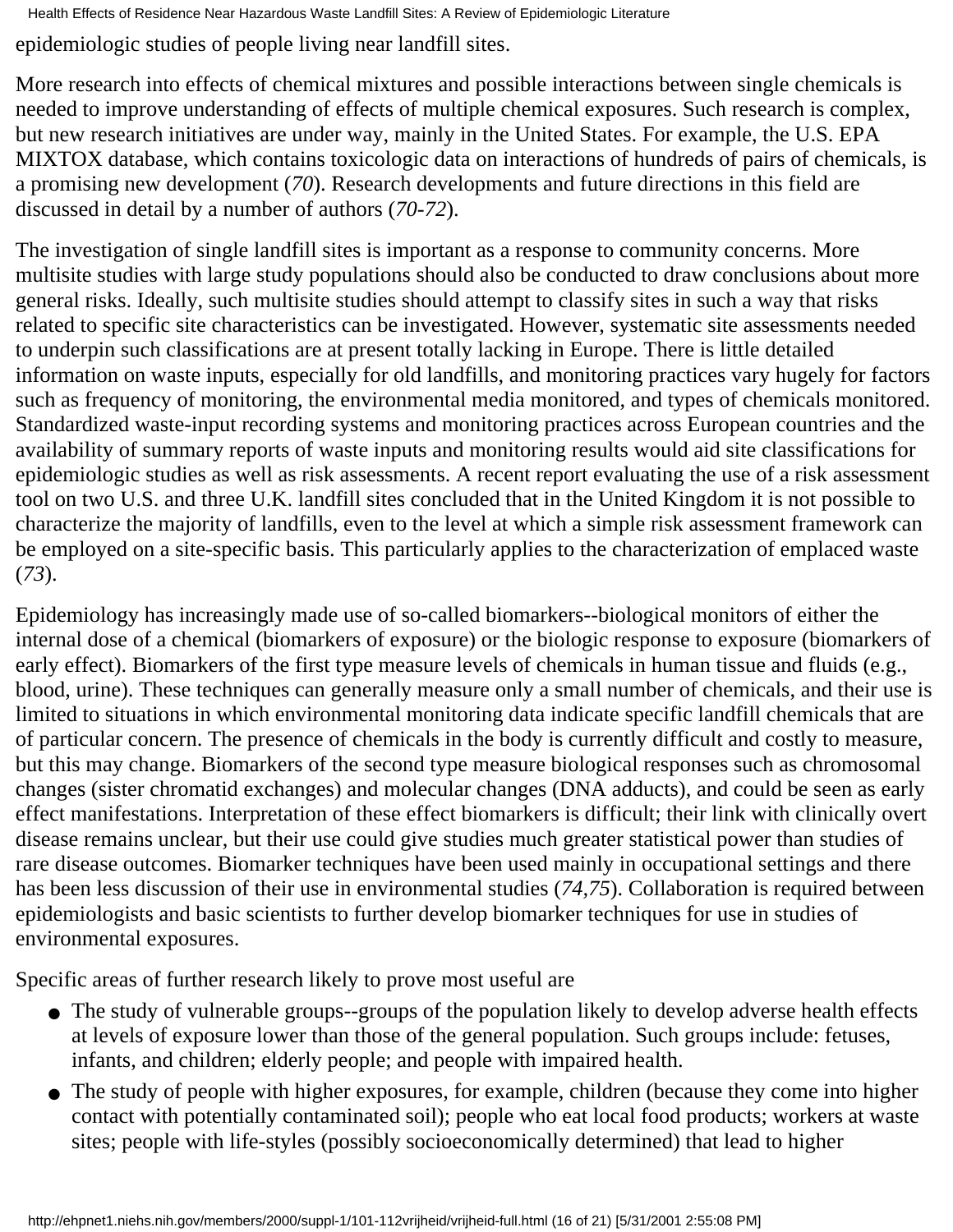exposures.

● The study of worst-case landfills. In the absence of adequate exposure data, it is difficult to define worst-case sites. Ranking systems are in use, e.g., in the Superfund program (*76*), to rank waste sites according to their hazard potential, but their application generally requires extensive site investigations. Few epidemiologic studies would have the resources to carry out such investigations. It could be argued that identification of worst-case landfills should form part of regulatory practice in Europe. However, in the absence of systematic investigation of this kind, the study of sites where high off-site contamination has been detected and sites that have been subject to less regulation (possibly sites in developing countries or Eastern Europe) could be suitable for the study of worst-case scenarios provided appropriate health data can be collected.

It is possible with suitable investment to improve levels of understanding about risks of hazardous wastes to human health. However, because of the complicated nature of the exposure, it is likely that there will always remain a degree of uncertainty regarding health effects of landfill sites.

### **REFERENCES AND NOTES**

1. Upton AC. Public health aspects of toxic chemical disposal sites. Annu Rev Public Health 10:1-25 (1989).

2. National Research Council. Environmental Epidemiology. Vol 1: Public Health and Hazardous Wastes. Washington, DC:National Academy Press, 1991.

3. Hill RD. Superfund. In: Hazardous Wastes and Toxic Materials: Safe Handling and Disposal (Fawcett HH, ed). New York:John Wiley, 1988;281-307.

4. Hamar GB, McGeehin MA, Phifer BL, Ashley DL. Volatile organic compound testing of a population living near a hazardous waste site. J Expo Anal Env Epidemiol 6:247-255 (1996).

5. Reif JS, Tsongas TA, Anger WK, Mitchell J, Metzger L, Keefe TJ, Tessari JD, Amler R. Two-stage evaluation of exposure to mercury and biomarkers of neurotoxicity at a hazardous waste site. J Toxicol Environ Health 40:413-422 (1993).

6. Stehr-Green PA, Burse VW, Welty E. Human exposure to polychlorinated biphenyls at toxic waste sites: investigations in the United States. Arch Environ Health 43:420-424 (1988).

7. Janerich DT, Burnett WS, Feck G, Hoff M, Nasca P, Polednak AP, Greenwald P, Vianna N. Cancer incidence in the Love Canal area. Science 212:1404-1407 (1981).

8. Heath CW, Nadel MR, Zack MM, Chen ATL, Bender MA, Preston J. Cytogenetic findings in persons living near the Love Canal. JAMA 251:1437-1440 (1984).

9. Paigen B, Goldman LR, Highland JH, Magnant MM, Steegman AT. Prevalence of health problems in children living near Love Canal. Haz Waste Haz Mat 2:23-43 (1985).

10. Paigen B, Goldman LR, Magmant MM, Highland JH, Steegman AT. Growth of children living near the hazardous waste site, Love Canal. Hum Biol 59:489-508 (1987).

11. Vianna NJ, Polan AK. Incidence of low birth weight among Love Canal residents. Science 226:1217-1219 (1984).

12. Goldman LR, Paigen B, Magnant MM, Highland JH. Low birth weight, prematurity and birth defects in children living near the hazardous waste site, Love Canal. Haz Waste Haz Mat 2:209-223 (1985).

13. Clark CS, Meyer CR, Gartside PS, Majeti VA, Specker B, Balistreri WF, Elia VJ. An environmental health survey of drinking water contamination by leachate from a pesticide waste dump in Hardeman County, Tennessee. Arch Environ Health 37:9-18 (1982).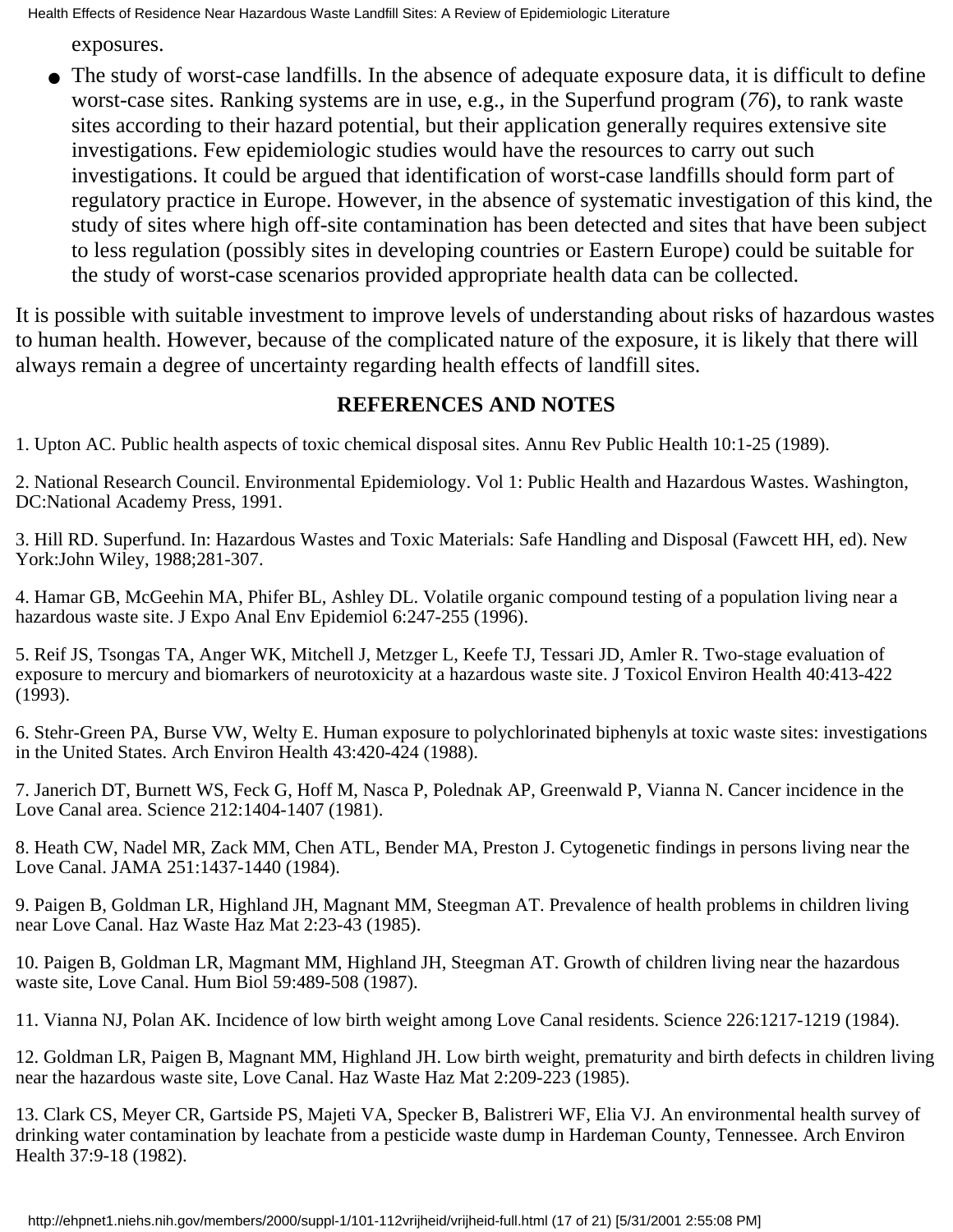14. Kharrazi M, VonBehren J, Smith M, Lomas T, Armstrong M, Broadwin R, Blake E, McLaughlin B, Worstell G, Goldman L. A community-based study of adverse pregnancy outcomes near a large hazardous waste landfill in California. Toxicol Ind Health 13:299-310 (1997).

15. Lakhanisky T, Bazzoni D, Jadot P, Joris I, Laurent C, Ottogali M, Pays A, Planard C, Ros Y, Vleminckx C. Cytogenetic monitoring of a village population potentially exposed to a low level of environmental pollutants. Phase 1: SCE analysis. Mutat Res 319:317-323 (1993).

16. Logue JN, Fox JM. Residential health study of families living near the Drake Chemical Superfund site in Lock Haven, Pennsylvania. Arch Env Health 41:222-228 (1986).

17. Ozonoff D, Colten ME, Cupples A, Heeren T, Schatzin A, Mangione T, Dresner M, Colton T. Health problems reported by residents of a neighborhood contaminated by a hazardous waste facility. Am J Ind Med 11:581-597 (1987).

18. Lipscomb JA, Goldman LR, Satin KP, Smith DF, Vance WA, Neutra RR. A follow-up study of the community near the McColl waste disposal site. Environ Health Perspect 94:15-24 (1991).

19. Zmirou D, Deloraine A, Saviuc P, Tillier C, Boucharlat A, Maury N. Short-term health effects of an industrial toxic waste landfill: a retrospective follow-up study in Montchanin, France. Arch Environ Health 49:228-238 (1994).

20. Deloraine A, Zmirou D, Tillier C, Boucharlat A, Bouti H. Case-control assessment of the short-term health effects of an industrial toxic waste landfill. Environ Res 68:124-132 (1995).

21. Goldberg MS, Al-Homsi N, Goulet L, Riberdy H. Incidence of cancer among persons living near a municipal solid waste landfill site in Montreal, Quebec. Arch Environ Health 50:416-424 (1995).

22. Sorsa M, Wilbourn J, Vainio H. Human cytogenetic damage as a predictor of cancer risk. In: Mechanisms of Carcinogenesis in Risk Identification (Vainio H, Magee PN, McGregor DB, McMichael AJ, eds). IARC Sci Publ 116:543-554 (1992).

23. Sullivan FM. Impact of the environment on reproduction from conception to parturition. Environ Health Perspect 101(suppl 2):13-18 (1993).

24. Kramer MS. Determinants of low birth weight: methodologic assessment and meta-analysis. Bull World Health Org 65:663-737 (1987).

25. British Medical Association. Hazardous Waste and Human Health. Oxford:Oxford University Press, 1991.

26. Berry M, Bove F. Birth weight reduction associated with residence near a hazardous waste landfill. Environ Health Perspect 105:856-861 (1997).

27. Goldberg MS, Goulet L, Riberdy H, Bonvalot Y. Low birth weight and preterm births among infants born to women living near a municipal solid waste landfill site in Montreal, Quebec. Environ Res 69:37-50 (1995).

28. Klemans W, Vleminckx C, Schriewer L, Joris I, Lijsen N, Maes A, Ottogali M, Pays A, Planard C, Gigaux G, et al. Cytogenetic biomonitoring of a population of children allegedly exposed to environmental pollutants. Phase 2: Results of a three- year longitudinal study. Mutat Res 342:147-156 (1995).

29. Budnick LD, Sokal DC, Falk H, Logue JN, Fox JM. Cancer and birth defects near the Drake Superfund site, Pennsylvania. Arch Environ Health 39:409-413 (1984).

30. Hertzman C, Hayes M, Singer J, Highland J. Upper Ottawa street landfill site health study. Environ Health Perspect 75:173-195 (1987).

31. Baker D, Greenland S, Mendlein J, Harmon P. A Health study of two communities near the Stringfellow waste disposal site. Arch Environ Health 43:325-334 (1988).

32. Dunne MP, Burnett P, Lawton J, Raphael B. The health effects of chemical waste in an urban community. Med J Austr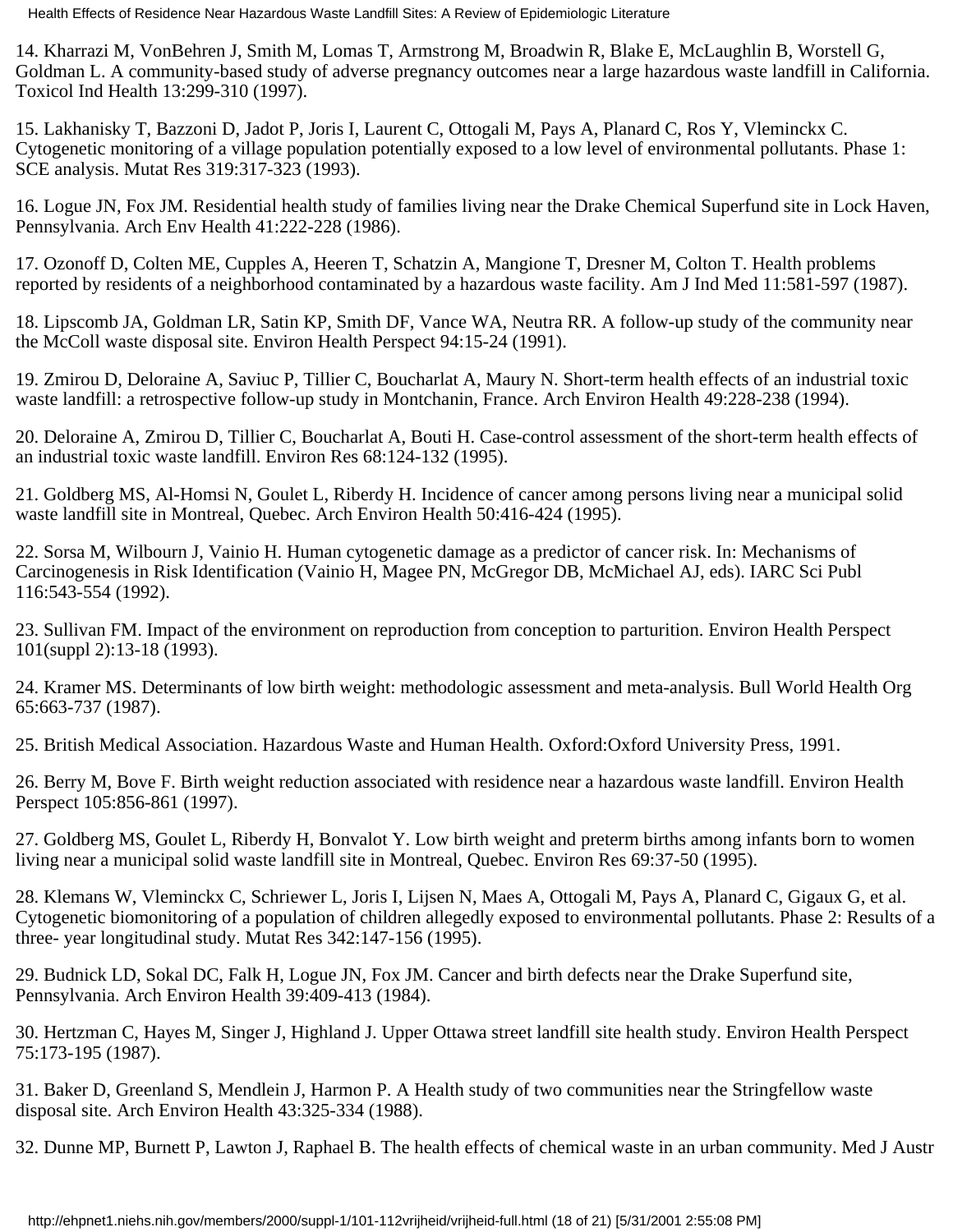152:592-597 (1990).

33. Dayal H, Gupta S, Trieff N, Maierson D, Reich D. Symptom clusters in a community with chronic exposure to chemicals in two Superfund sites. Arch Environ Health 50:108-111 (1995).

34. Miller MS, McGeehin MA. Reported health outcomes among residents living adjacent to a hazardous waste site, Harris County, Texas, 1992. Toxicol Ind Health 13:311-319 (1997).

35. Roht LH, Vernon SW, Weir FW, Pier SM, Sullivan P, Reed LJ. Community exposure to hazardous waste disposal sites: assessing reporting bias. Am J Epidemiol 122:418-433 (1985).

36. Neutra R, Lipscomb J, Satin K, Shusterman D. Hypotheses to explain the higher symptom rates observed around hazardous waste sites. Environ Health Perspect 94:31-38 (1991).

37. Shusterman D, Lipscomb J, Neutra R, Satin K. Symptom prevalence and odor-worry interaction near hazardous waste sites. Environ Health Perspect 94:25-30 (1991).

38. Greiser E, Lotz I, Brand H, Weber H. Increased incidence of leukemias in the vicinity of a previous industrial waste dump in North Rhine-Westfalia, West Germany [Abstract]. Am J Epidemiol 134:755 (1991).

39. Muir KR, Hill JP, Parkes SE, Cameron AH, Mann JR. Landfill waste disposal: an environmental cause of childhood cancer? Paed Perinat Epidemiol 4:484-485 (1990).

40. Fielder HMP, Monaghan S, Poon-King C, Palmer SR. Report on the health of residents living near the Nant-Y-Gwyddon landfill site using routinely available data. Cardiff:Welsh Combined Centres for Public Health, 1997.

41. Mallin K. Investigation of a bladder cancer cluster in northwestern Illinois. Am J Epidemiol 132:S96-S106 (1990).

42. Alexander FE, Cuzick J. Methods for the assessment of clusters. In: Geographical and Environmental Epidemiology: Methods for Small-Area Studies (Elliott P, Cuzick J, English D, Stern R, eds). Oxford:Oxford University Press, 1992;238-250.

43. Rothman KJ. A sobering start for the cluster busters' conference. Am J Epidemiol 132(suppl 3):S6-S13 (1990).

44. Cutler JJ, Parker GS, Rosen S, Prenney B, Healey R, Caldwell GG. Childhood leukemia in Woburn, Massachusetts. Public Health Rep 101:201-205 (1986).

45. Lagakos SW, Wessen BJ, Zelen M. An analysis of contaminated well water and health effects in Woburn, Massachusetts. J Am Stat Assoc 81:583-596 (1986).

46. Byers VS, Levin AS, Ozonoff DM, Baldwin RW. Association between clinical symptoms and lymphocyte abnormalities in a population with chronic domestic exposure to industrial solvent-contaminated domestic water supply and a high incidence of leukemia. Cancer Immunol Immunother 27:77-81 (1988).

47. Swan SH, Shaw G, Harris JA, Neutra RR. Congenital cardiac anomalies in relation to water contamination, Santa Clara County, California, 1981-1983. Am J Epidemiol 129:885-893 (1989).

48. Deane M, Swan SH, Harris JA, Epstein DM, Neutra RRl. Adverse pregnancy outcomes in relation to water contamination, Santa Clara County, California,1980-1981. Am J Epidemiol 129:894-904 (1989).

49. Wrensch M, Swan S, Lipscomb J, Epstein D, Fenster L, Claxton K, Murphy PJ, Shusterman D, Neutra R. Pregnancy outcomes in women potentially exposed to solvent-contaminated drinking water in San Jose, California. Am J Epidemiol 131:283-300 (1990).

50. Wrensch M, Swan S, Murphy PJ, Lipscomb J, Claxton K, Epstein D, Neutra R. Hydrogeologic assessment of exposure to solvent-contaminated drinking water: pregnancy outcomes in relation to exposure. Arch Environ Health 45:210-216 (1990).

51. Shaw GM, Swan SH, Harris JA, Malcoe LH. Maternal water consumption during pregnancy and congenital cardiac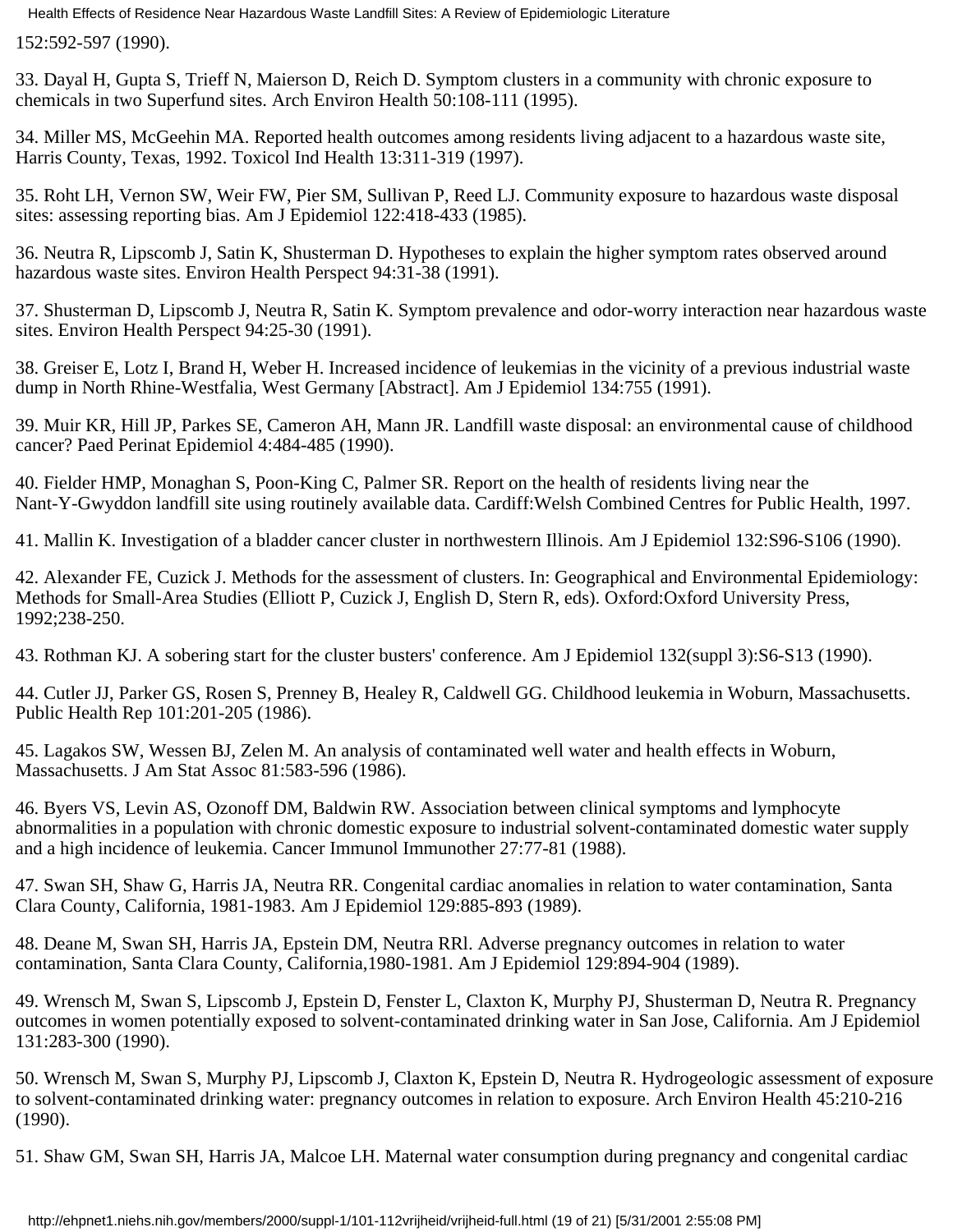anomalies. Epidemiology 1:206-211 (1990).

52. Deane M, Swan SH, Harris JA, Epstein DM, Neutra RR. Adverse pregnancy outcomes in relation to water consumption: a re-analysis of data from the original Santa Clara study, California, 1980-1981. Epidemiology 3:94-97 (1992).

53. Wrensch M, Swan SH, Lipscomb J, Epstein DM, Neutra RR, Fenster L. Spontaneous abortions and birth defects related to tap and bottled water use, San Jose, California, 1980-1985. Epidemiology 3:98-103 (1992).

54. Najem GR, Strunck T, Feuerman M. Health effects of a Superfund hazardous chemical waste disposal site. Am J Prev Med 10:151-155 (1994).

55. Logue JN, Stroman RM, Reid D, Hayes CW, Sivarajah K. Investigation of potential health effects associated with well water chemical contamination in Londonderry Township, Pennsylvania, U.S.A. Arch Environ Health 40:155-160 (1985).

56. Griffith J, Duncan RC, Riggan WB, Pellom AC. Cancer mortality in U.S. counties with hazardous waste sites and ground water pollution. Arch Environ Health 44:69-74 (1989).

57. Polednak AP, Janerich DT. Lung cancer in relation to residence in census tracts with toxic-waste disposal sites: a case-control study in Niagara County, New York. Environ Res 48:29-41 (1989).

58. Lewis-Michl EL, Kallenbach LR, Geary NS, Melius JM, Ju CL, Orr MF, Forand SP. Investigation of cancer incidence and residence near 38 landfills with soil gas migration conditions: New York State, 1980-1989. ATSDR/HS-98-93. Atlanta:Agency for Toxic Substances and Disease Registry, 1998.

59. Shaw GM, Schulman J, Frisch JD, Cummins SK, Harris JA. Congenital malformations and birthweight in areas with potential environmental contamination. Arch Environ Health 47:147-154 (1992).

60. Sosniak WA, Kaye WE, Gomez TM. Data linkage to explore the risk of low birthweight associated with maternal proximity to hazardous waste sites from the National Priorities List. Arch Environ Health 49:251-255 (1994).

61. Geschwind SA, Stolwijk JAJ, Bracken M, Fitzgerald E, Stark A, Olsen C, Melius J. Risk of congenital malformations associated with proximity to hazardous waste sites. Am J Epidemiol 135:1197-1207 (1992).

62. Marshall EG, Gensburg LJ, Deres DA, Geary NS, Cayo MR. Maternal residential exposure to hazardous wastes and risk of central nervous system and musculoskeletal birth defects. Arch Environ Health 52:416-425 (1997).

63. Marshall EG, Geary NS, Cayo MR, Lauridsen PA. Residential exposure summary methodology for a reproductive health study of multiple hazardous waste sites. J Exp Anal Environ Epidemiol 3 (suppl 1):87-98 (1993).

64. Hall HI, Kaye WE, Gensburg LS, Marshall EG. Residential proximity to hazardous waste sites and risk of end-stage renal disease. J Environ Health 59:17-21 (1996).

65. Croen LA, Shaw GM, Sanbonmatsu L, Selvin S, Buffler PA. Maternal residential proximity to hazardous waste sites and risk of selected congenital malformations. Epidemiology 8:347-354 (1997).

66. Dolk H, Vrijheid M, Armstrong B, Abramsky L, Bianchi F, Garne E, Nelen V, Robert E, Scott JES, Stone D, Tenconi R. Risk of congenital anomalies near hazardous-waste landfill sites in Europe: the EUROHAZCON study. Lancet 352:423-427 (1998).

67. Johnson BL. Hazardous waste: human health effects. Toxicol Ind Health 13:21-43 (1997).

68. National Institute of Environmental Health Sciences (NIEHS). NIEHS/EPA Superfund Basic Research Program. Available: *<http://benson.niehs.nih.gov/sbrp/>* [cited 1998].

69. Johnson BL, DeRosa CT. The toxicologic hazard of Superfund hazardous waste sites. Rev Environ Health 12:35-251 (1997).

70. Teuschler L, Hertzberg R. Current and fututre risk assessment guidelines, policy, and methods development for